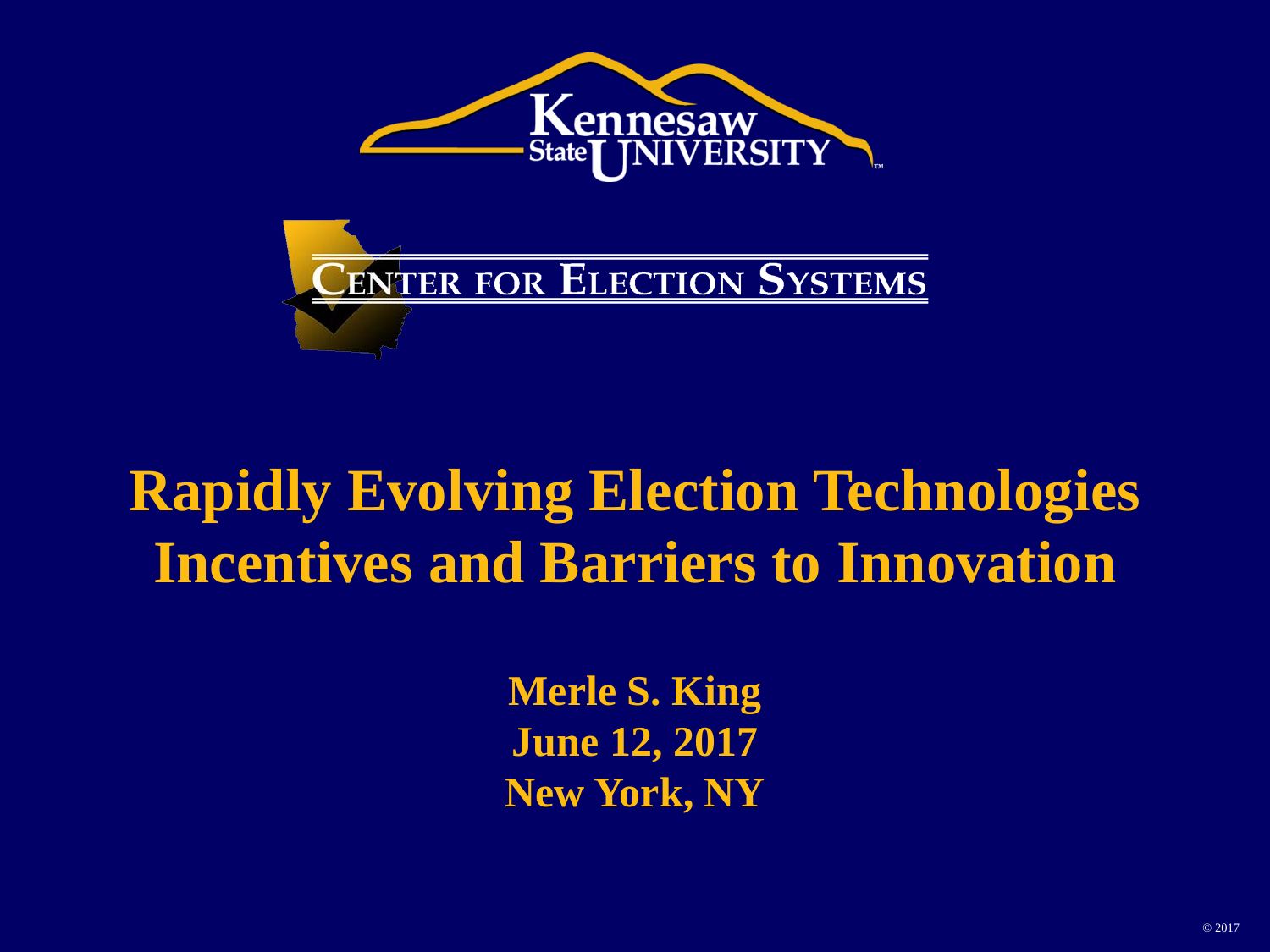



Russian intelligence agents hacked a US voting systems manufacturer in the weeks leading up to last year's presidential election, according to the Intercept,

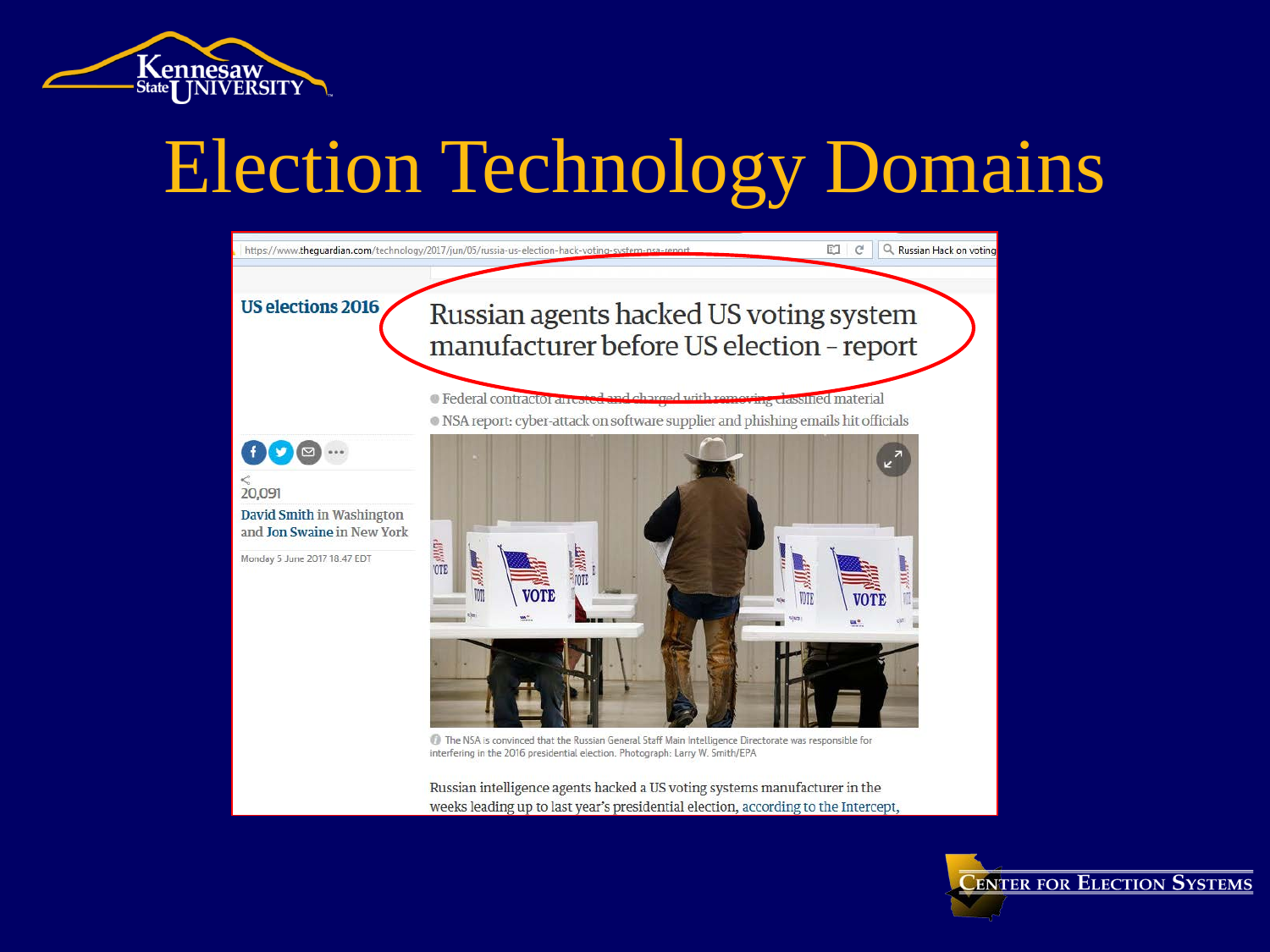

Voting System Manufacturers in the U.S.

•Clear Ballot •Dominion •ES&S •EveryOne Counts •Hart Intercivic •MicroVote •Unisyn

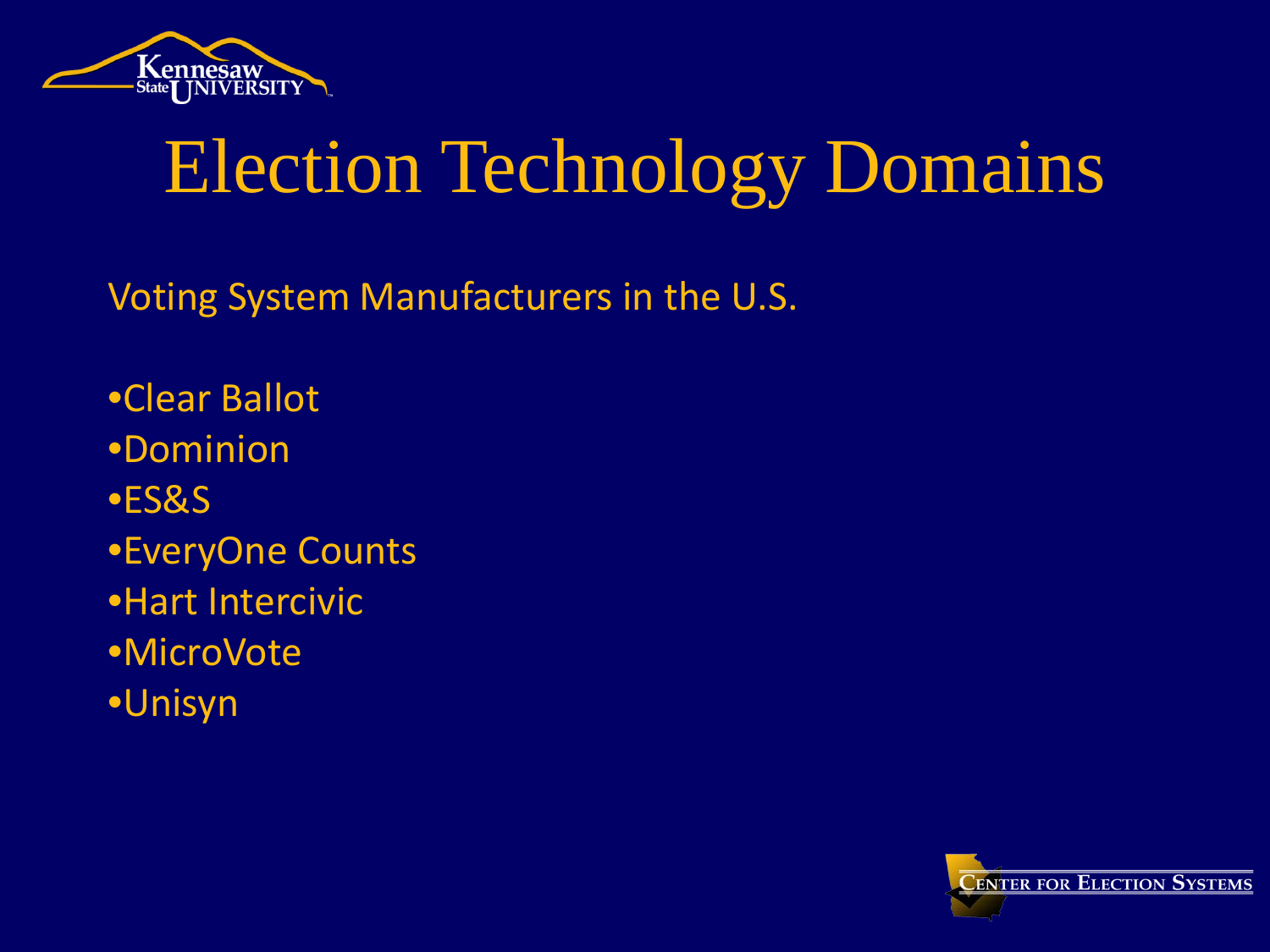

Quick definitions…

#### **Voting systems**

- The hardware, software & procedures that accomplish:
	- Ballot design
	- Vote capture and tabulation
	- Reports
	- Audits, related to the above functions
- Conform to standards and are certified by federal and jurisdictional authorities
- Conform to statute and rule

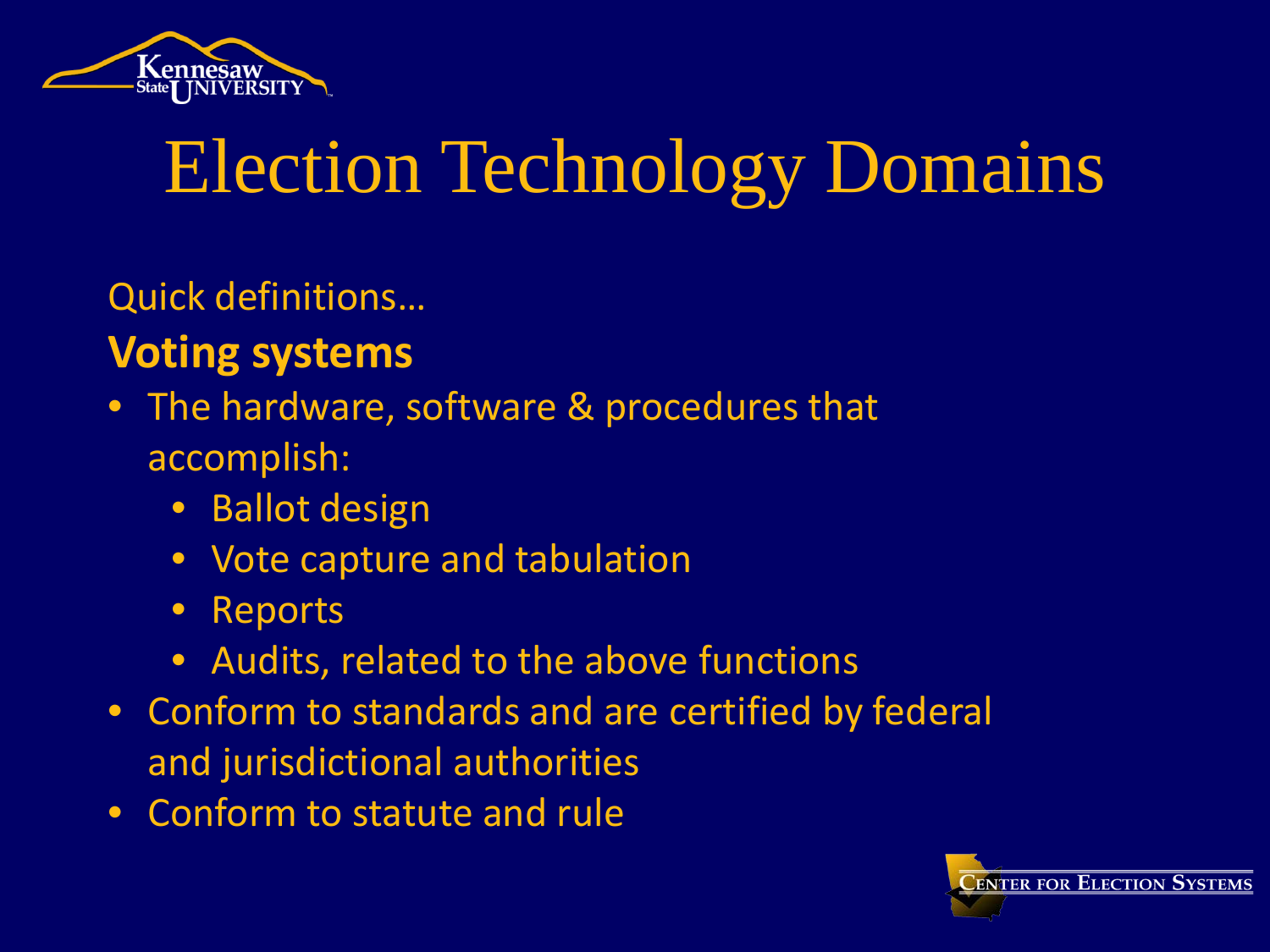

**Election systems** are systems that collect, process and store data related to elections and election administration. These systems are "owned" and managed by the election jurisdiction.

- Election systems include:
- The Voting System
- The Voter Registration System
- Election Nite Reporting system
- Voter Information system (e.g. my voter page, VIP)
- Electronic Pollbooks
- Ballot On Demand systems
- Auditing systems

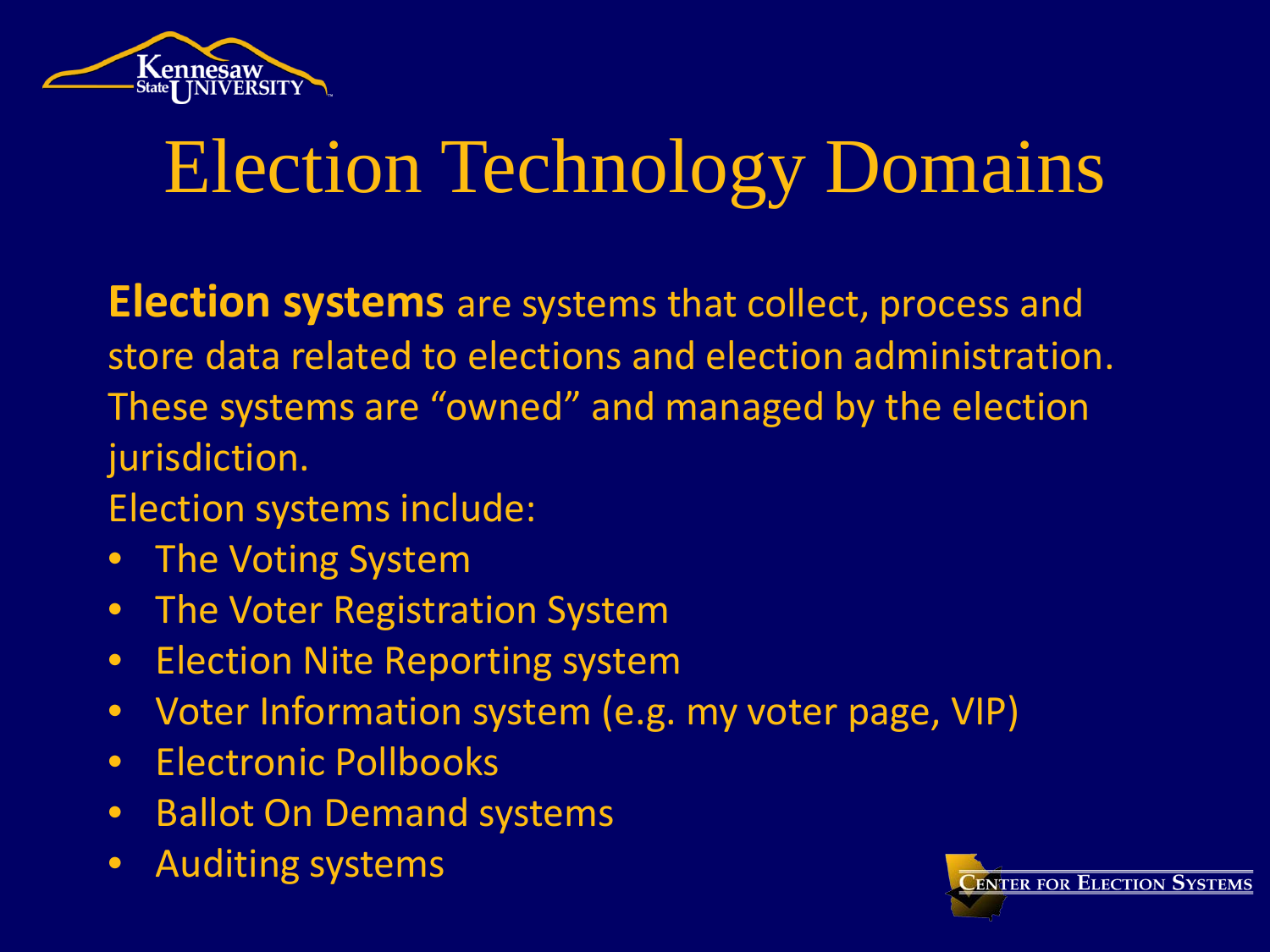

**Campaign** systems are used by campaigns, parties, candidates, and advocacy groups, to manage the information related to a campaign, candidate, or cause. These systems are "owned" and managed by the organization they serve. These systems include:

- Email and SMS/MMS systems
- Information websites
- Fund raising systems
- Campaign disclosure and filings
- Customer Relationship Management (CRM)
- Social Media
- Analytics
- 3<sup>rd</sup> Party Voter Registration Support Systems

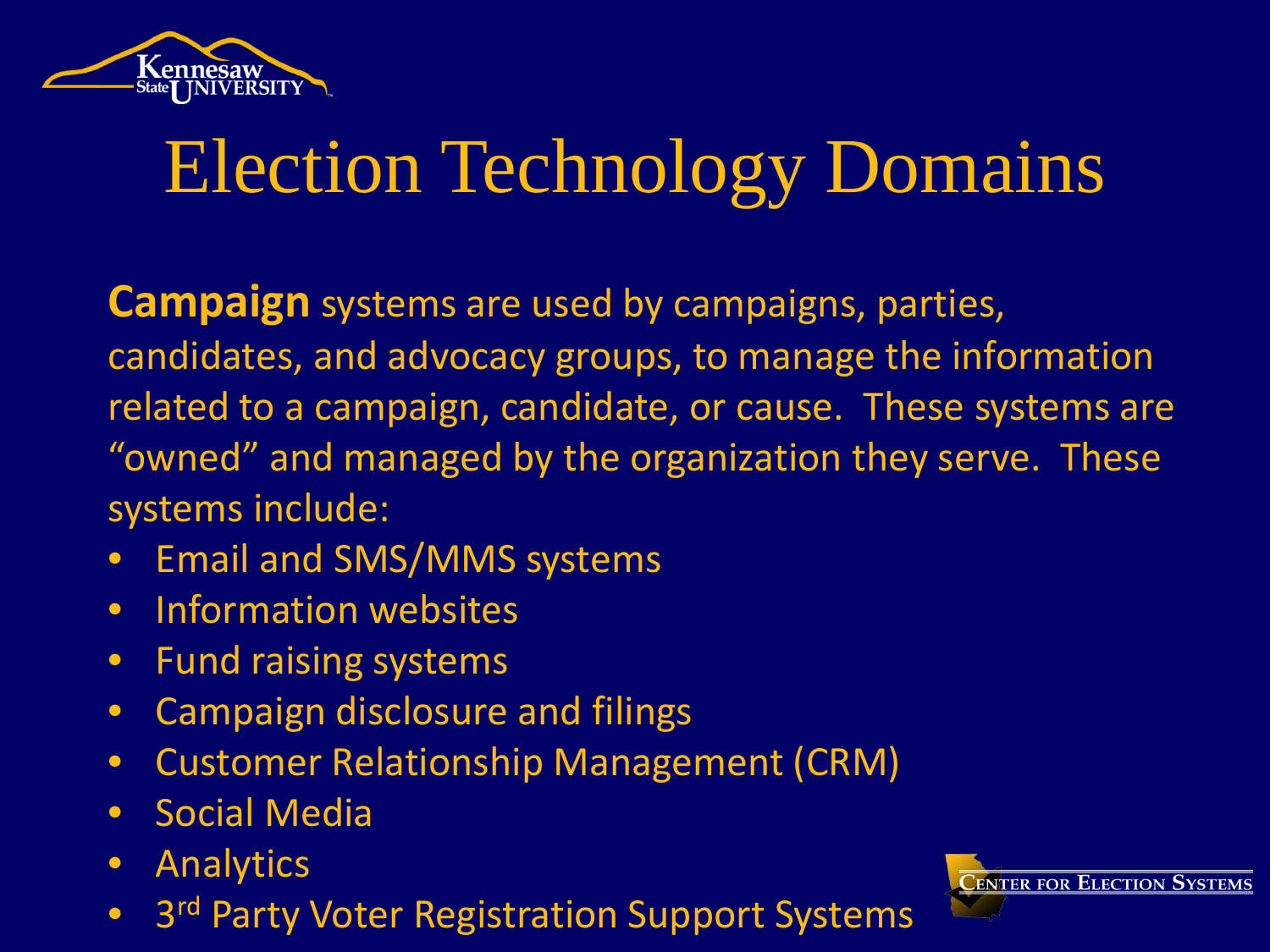

Some factors affecting innovation in the election space:

- Push vs. Pull demand for innovation
- Standards development and application
- Statutory requirements that permit, prevent or pervert innovation
- Market size and behaviors

• Transition from hardware to services in market Expectations for innovation in the election space must be adjusted to account for these factors and their impact on the Six primary election domains: Voters, Campaigns, Service Providers, State Election Offices, System Vendors, and Local Election Offices.

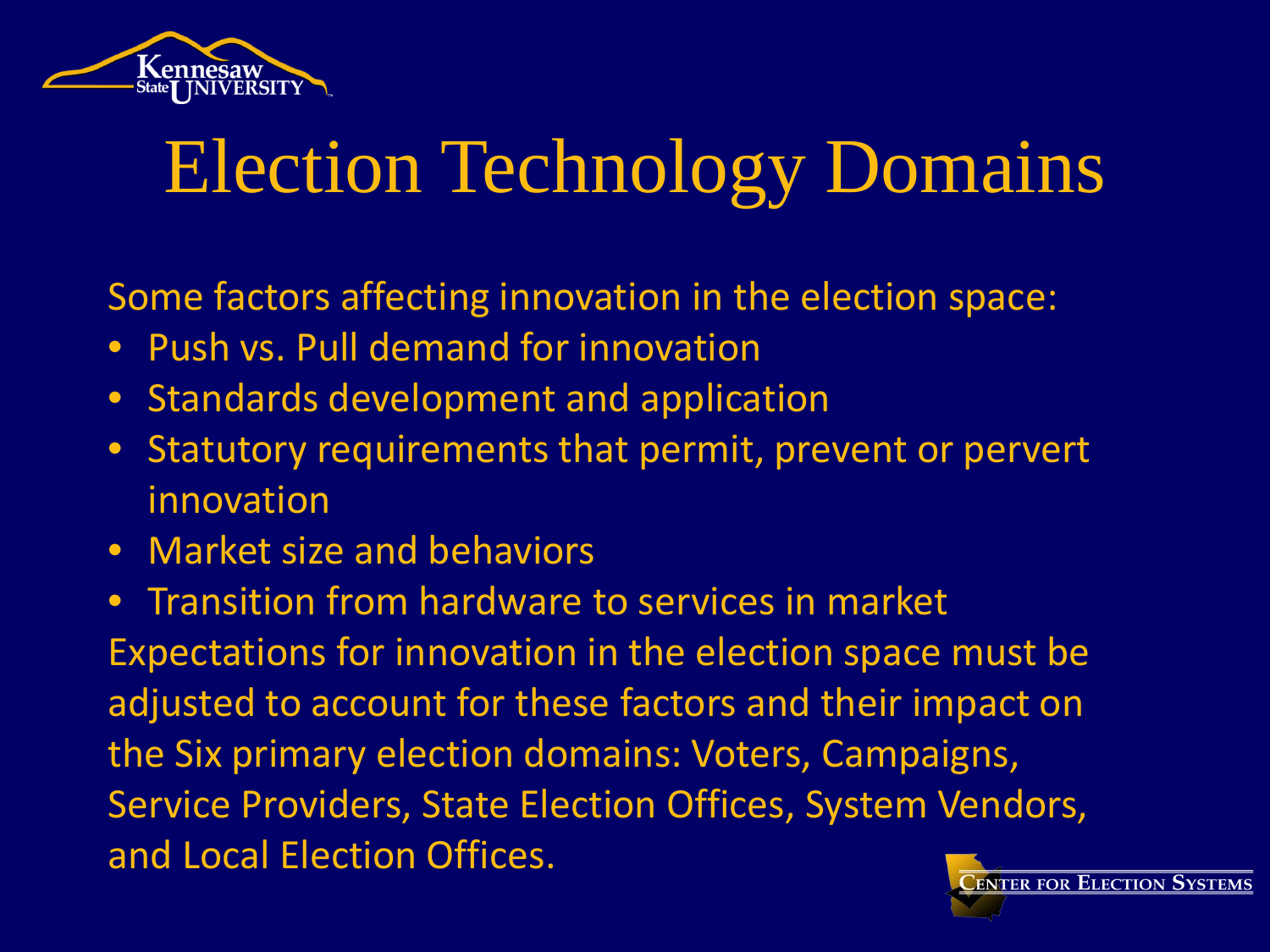



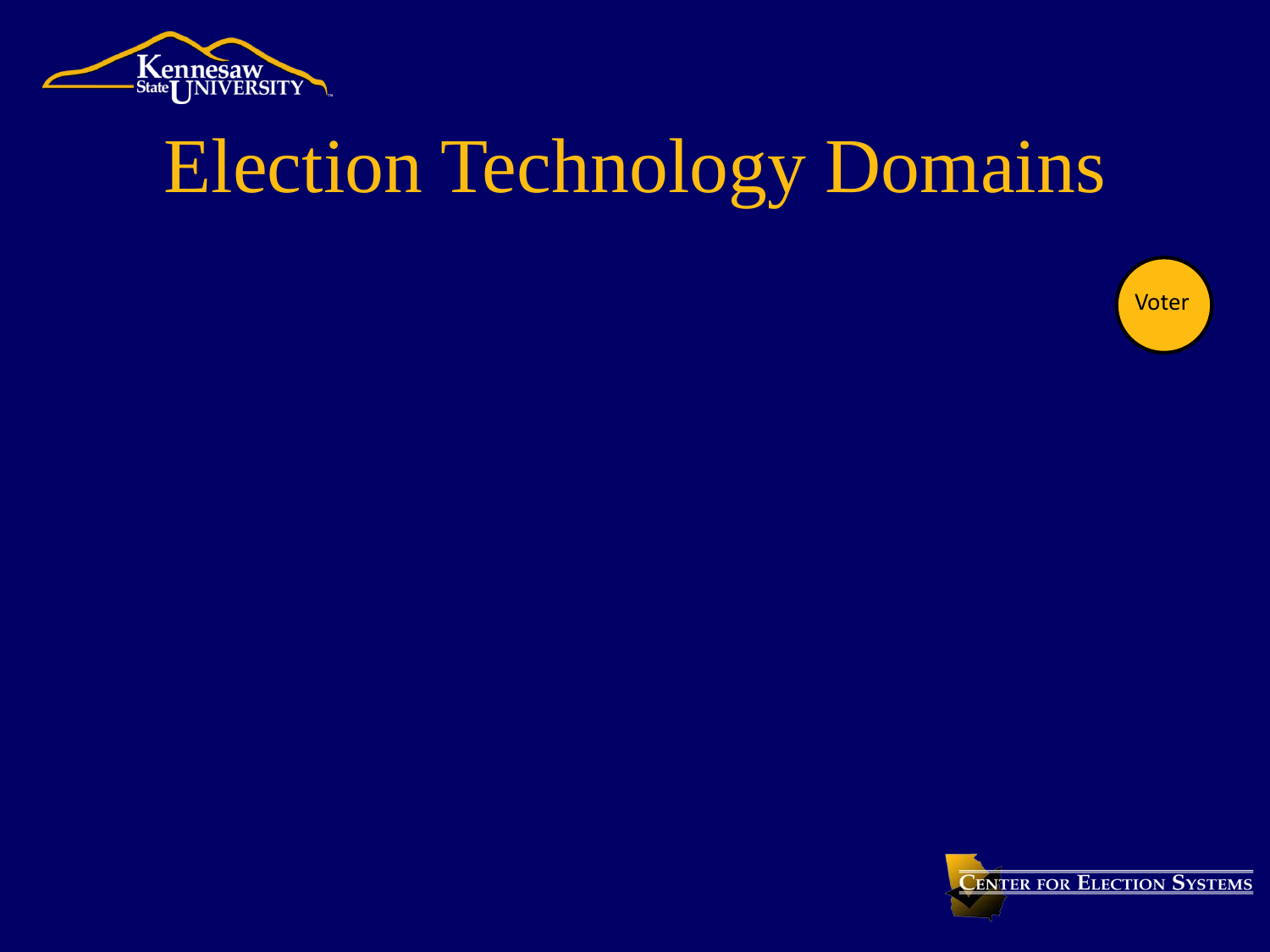

- 96% of those ages 18-29 are internet users
- 84% use social networking sites
- 97% have cell phones
- Over half of ages 18-29 have smartphones and 23% own tablet computers like iPads.\*
- Nearly nine in ten (89%) adults over 50 own some type of mobile device and nearly three quarters of adults age 50- 59 (73%) own a smartphone\*\*

 \*Pew Internet Project 2012 \*\* AARP



Voter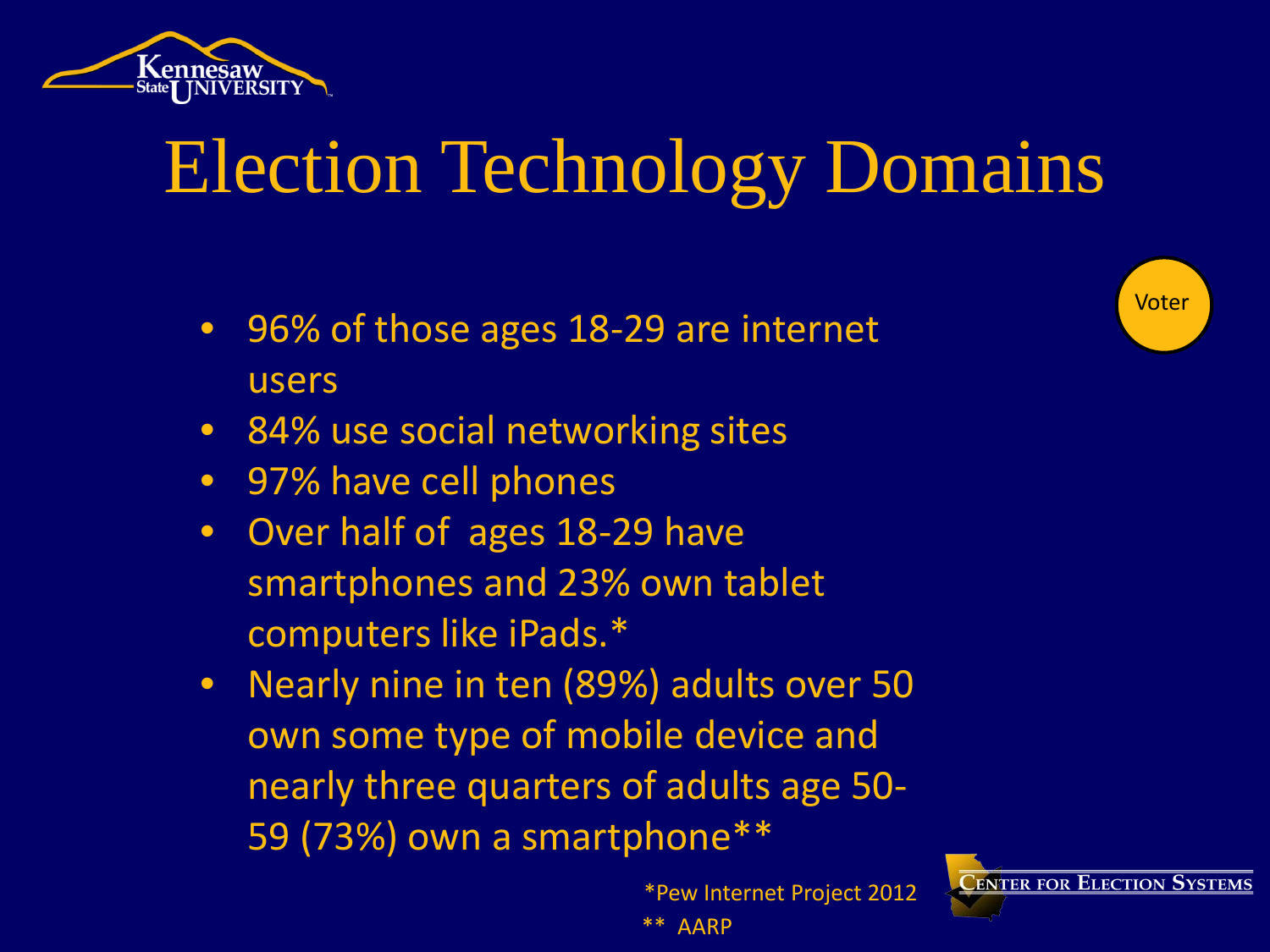

Voter The **Voter** Technology Domain has, and will continue to show strong demand for innovation

- Strong push and pull demand in this space
- External/philanthropic funding
- Few applicable standards
	- Web Content Accessibility Guidelines (WCAG) are guidelines
	- **Privacy rather than security**
- Large markets and the markets values innovation – frequently updates capabilities
- May use specialized hardware and software or may be hardware independent**LENTER FOR ELECTION SYSTEMS**

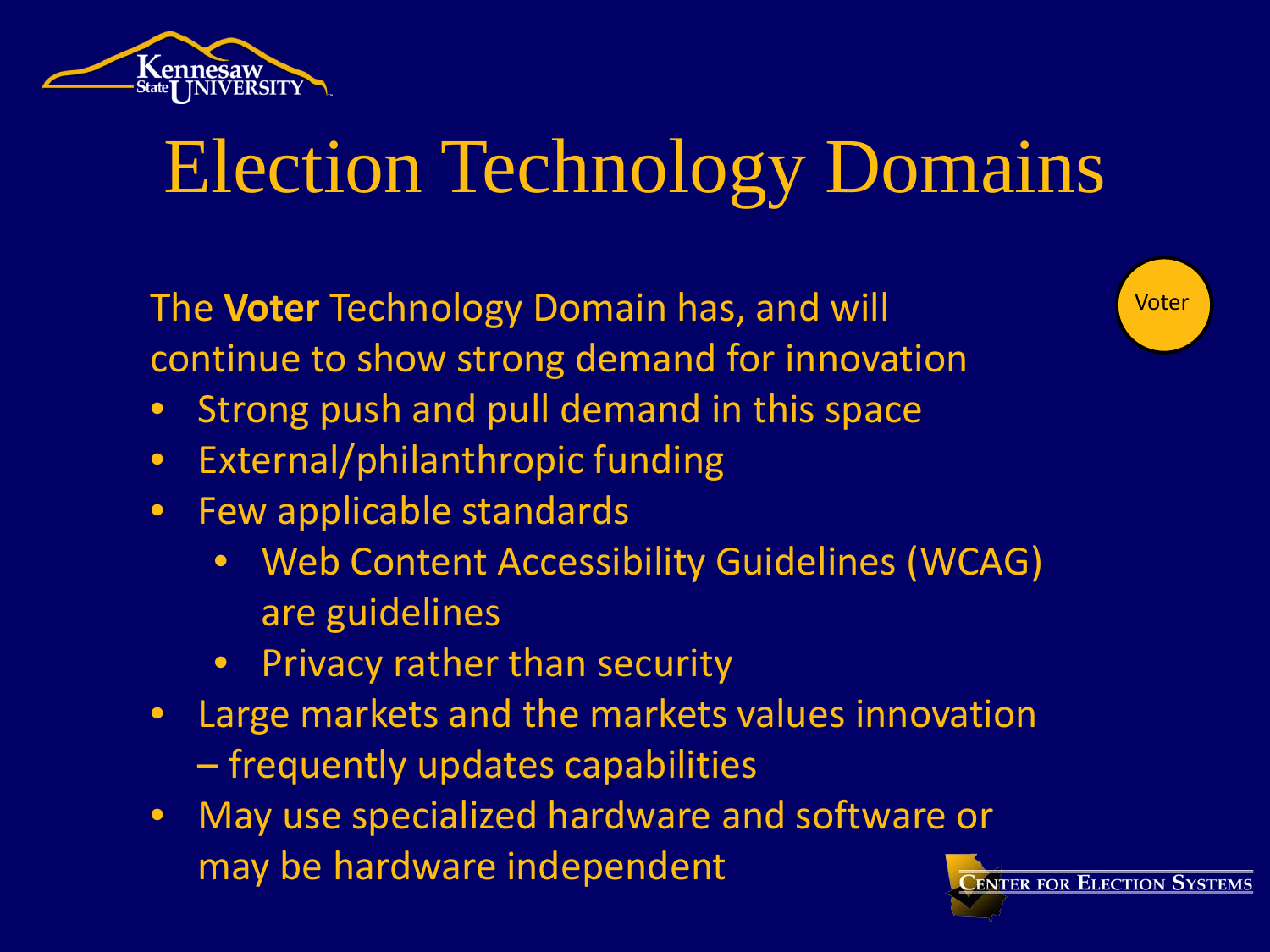

- High degree of innovation
- Diverse
- Rapid development



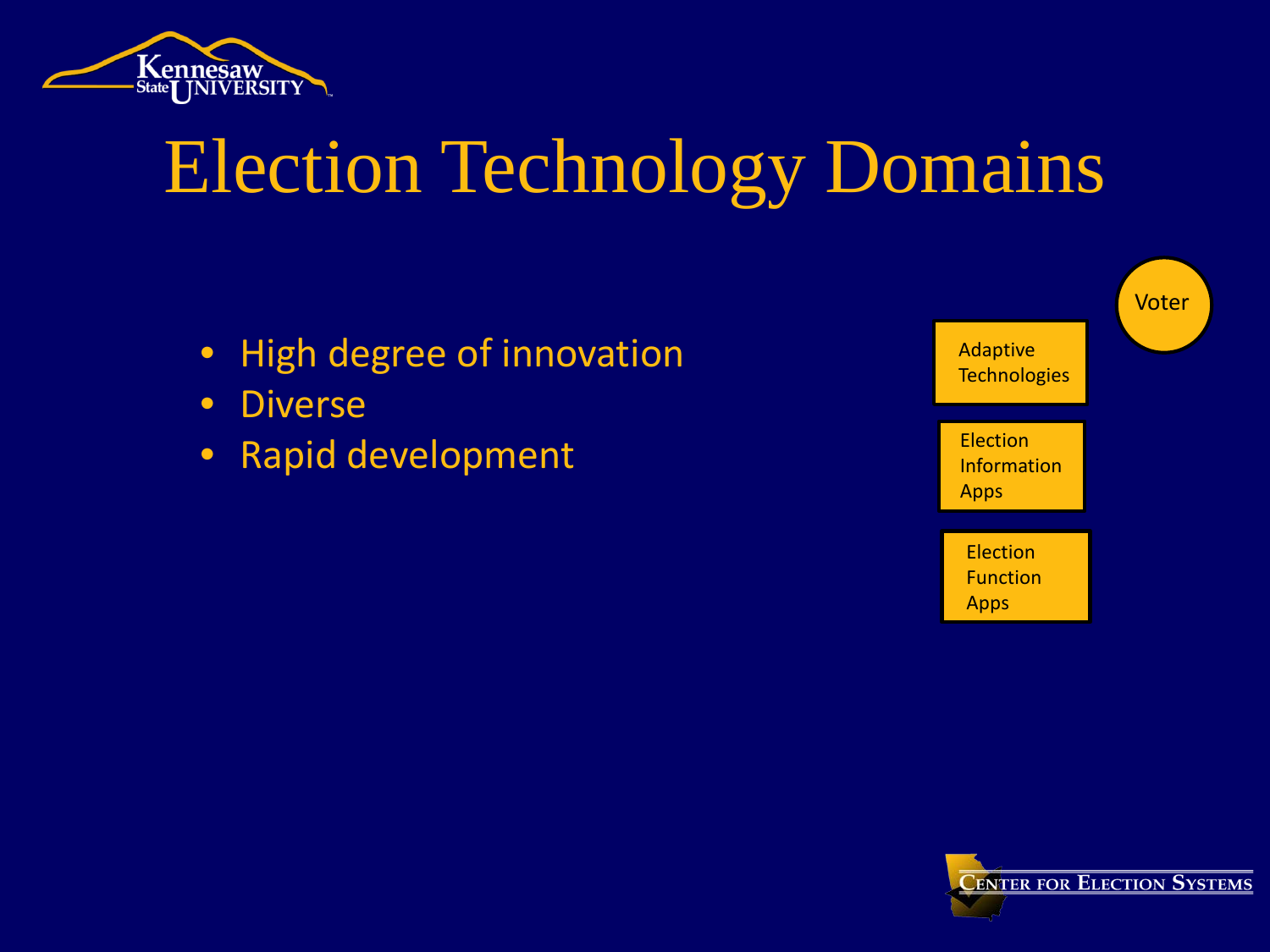



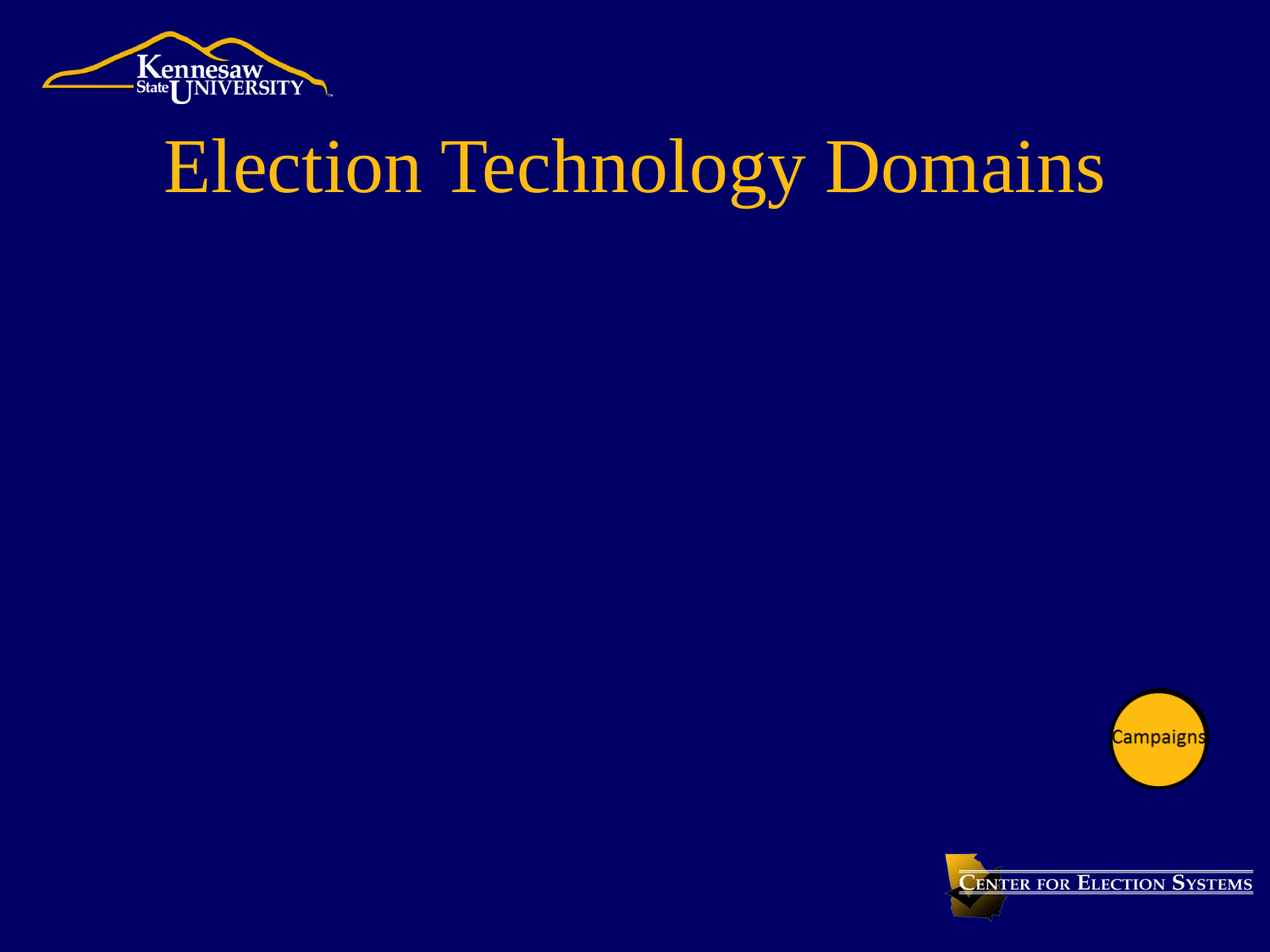

3rd Party systems, including campaign systems, are in high demand and are largely unregulated in their design and use.



**CENTER FOR ELECTION SYSTEMS**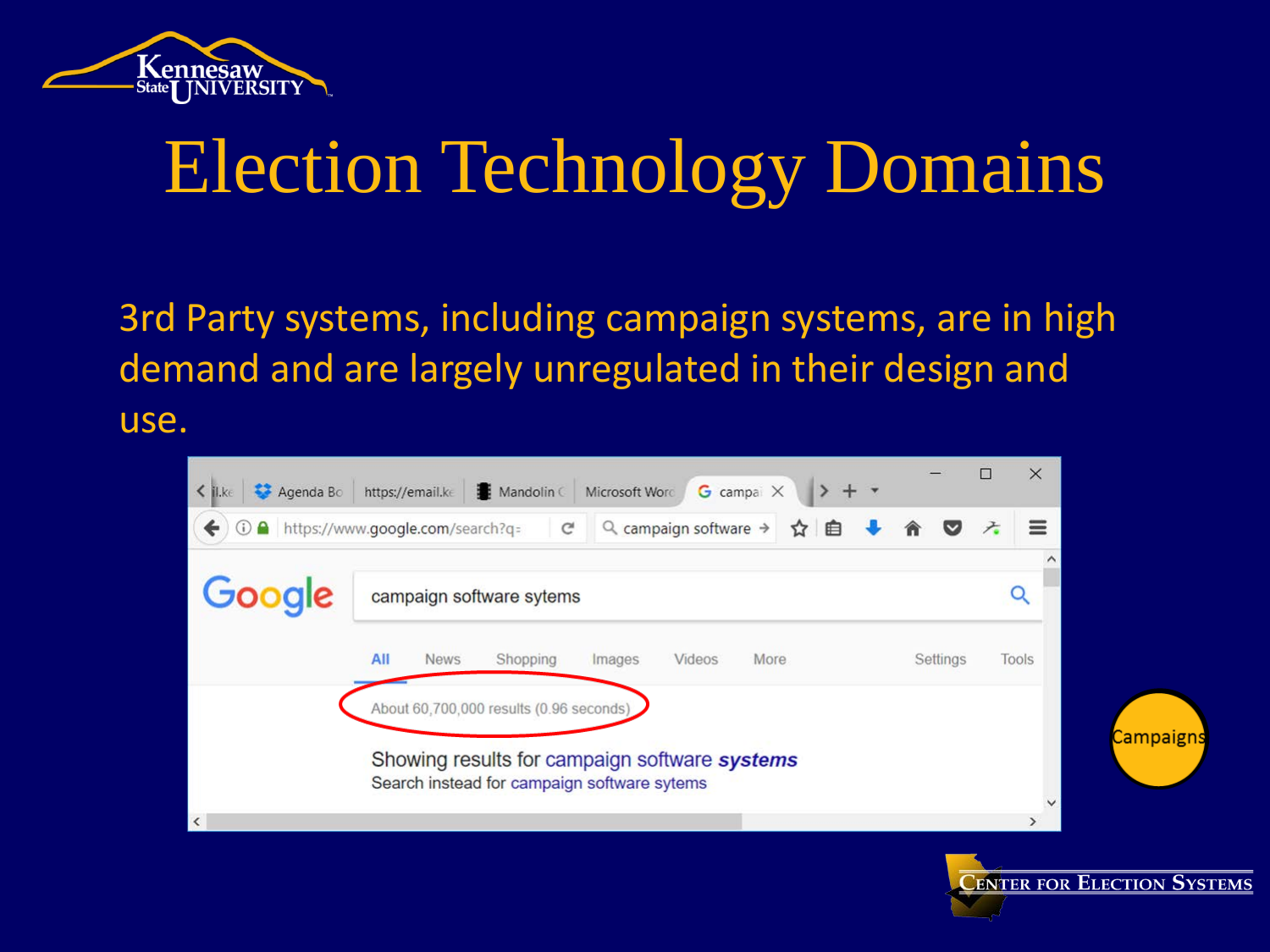

- Campaign systems have high push-pull demand
- Innovations provide competitive advantage
- No applicable standards
- Significant market size and ability to selfpay
- Hardware independent primarily software systems
- Have significant dependencies and reliance on public election systems

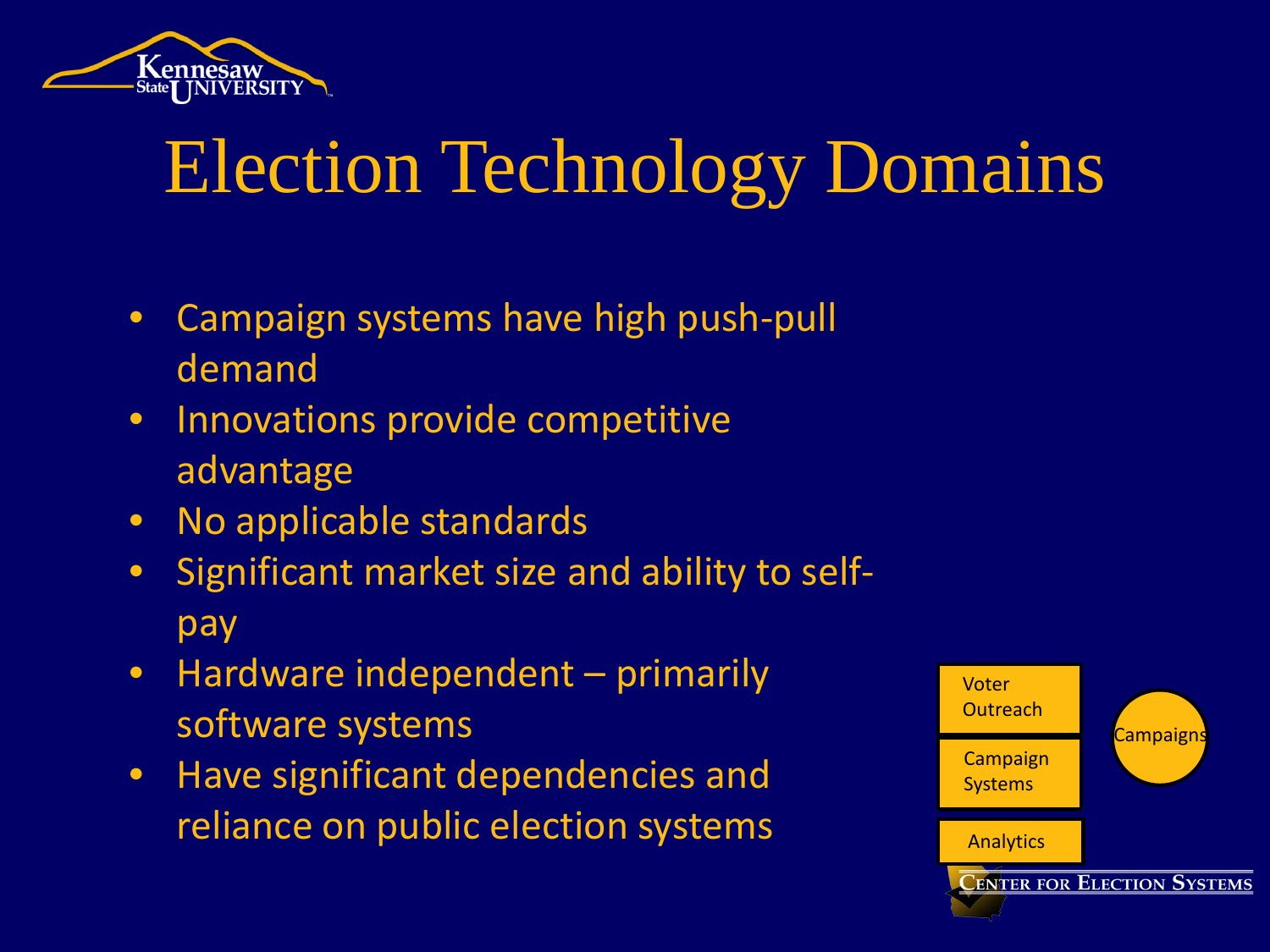



- State-level election systems are large scale, but centrally controlled
- VR systems have mandated functions, but not mandated methods – greater degrees of freedom and innovation
- Unlimited potential for scope creep the Super VR System
- High pull demand VIP systems branded to individuals
- High push demand AVR, OVR
- Hardware independent greater ease of extension of functionality at lower cost
- Few standards for most systems in this space Accessibility

**LENTER FOR ELECTION SYSTEMS**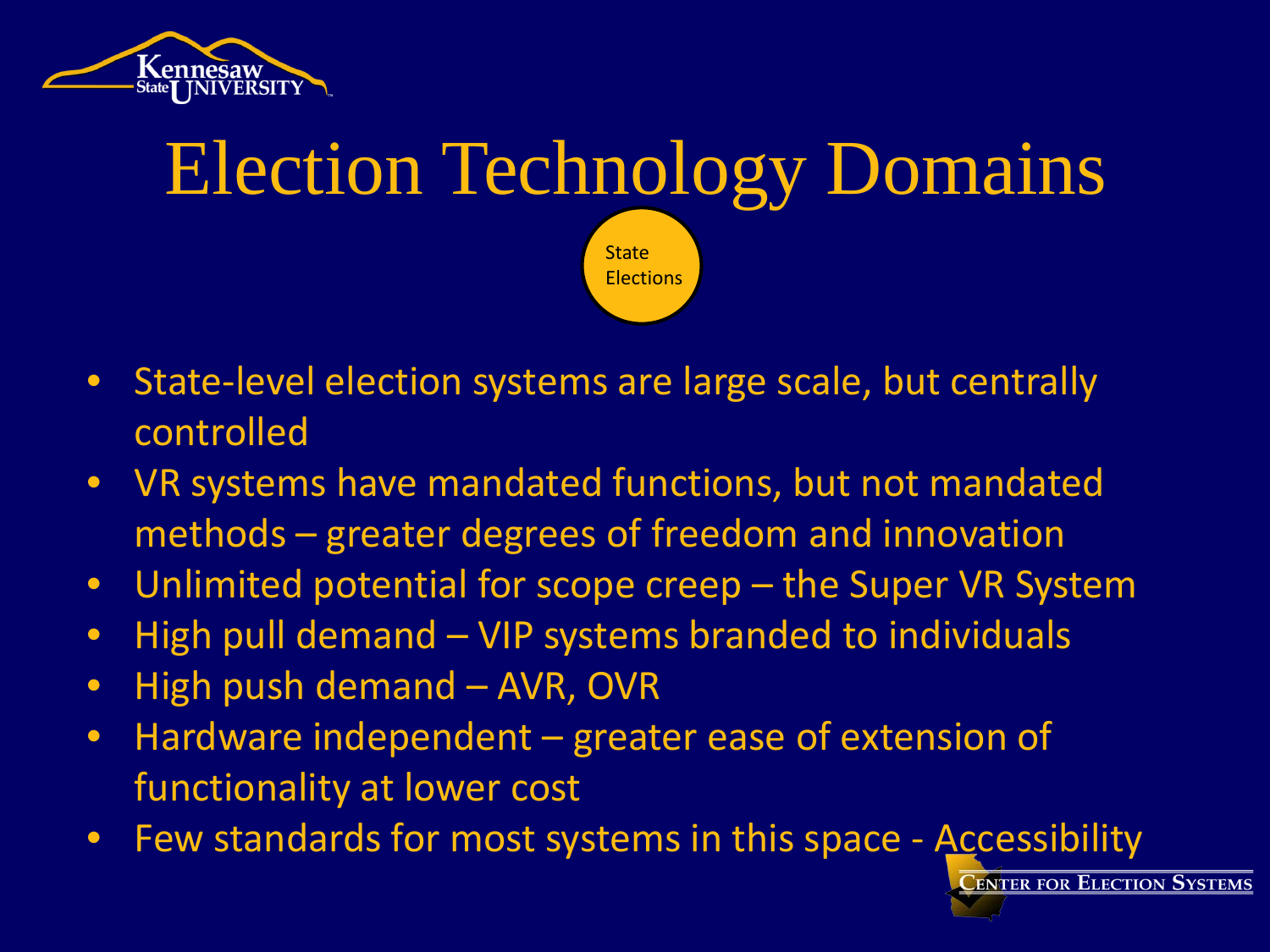



- Future growth in redistricting, campaign finance reporting, UOCAVA ballot distribution, precinct check-in, vote center expansion, AVR, OVR, etc.
- High potential for innovation

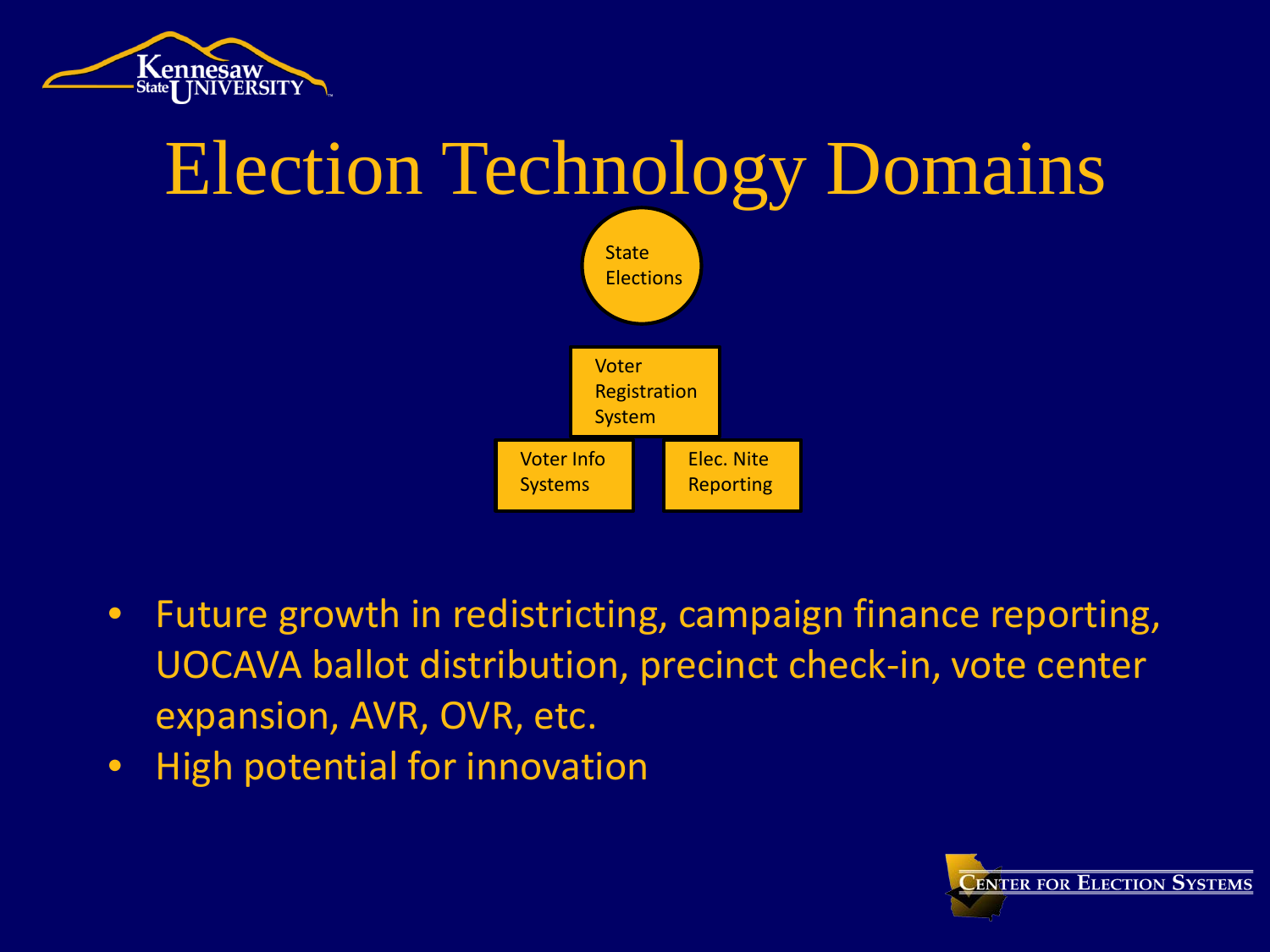

- The voting system industry has always been a service industry that needed to provide hardware to its customers – in the future, hardware may be remedial
- The growth of election service providers mirrors other information technology industries
- Service provides a needed, persistent revenue streams for firms in the election space
- Contracting for services reduces (?) risk for election officials



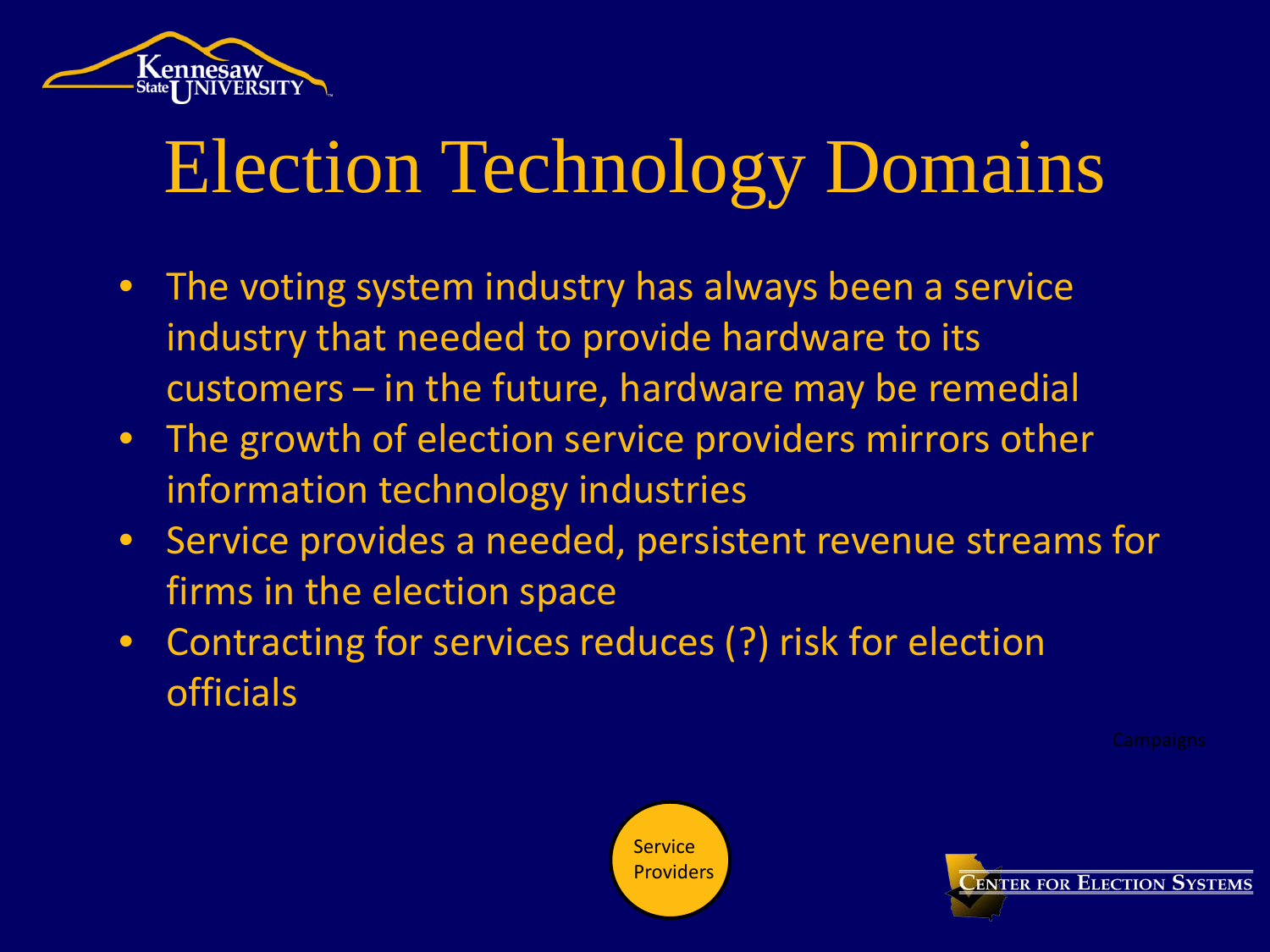

- Demand is primary push
- Innovation provides competitive advantage
- Many election services firms too small to impact overall market trends
- Ballot printing industry is small, and need for innovation is narrow, focusing on cost reduction, error reduction, speed of service, etc., more than product

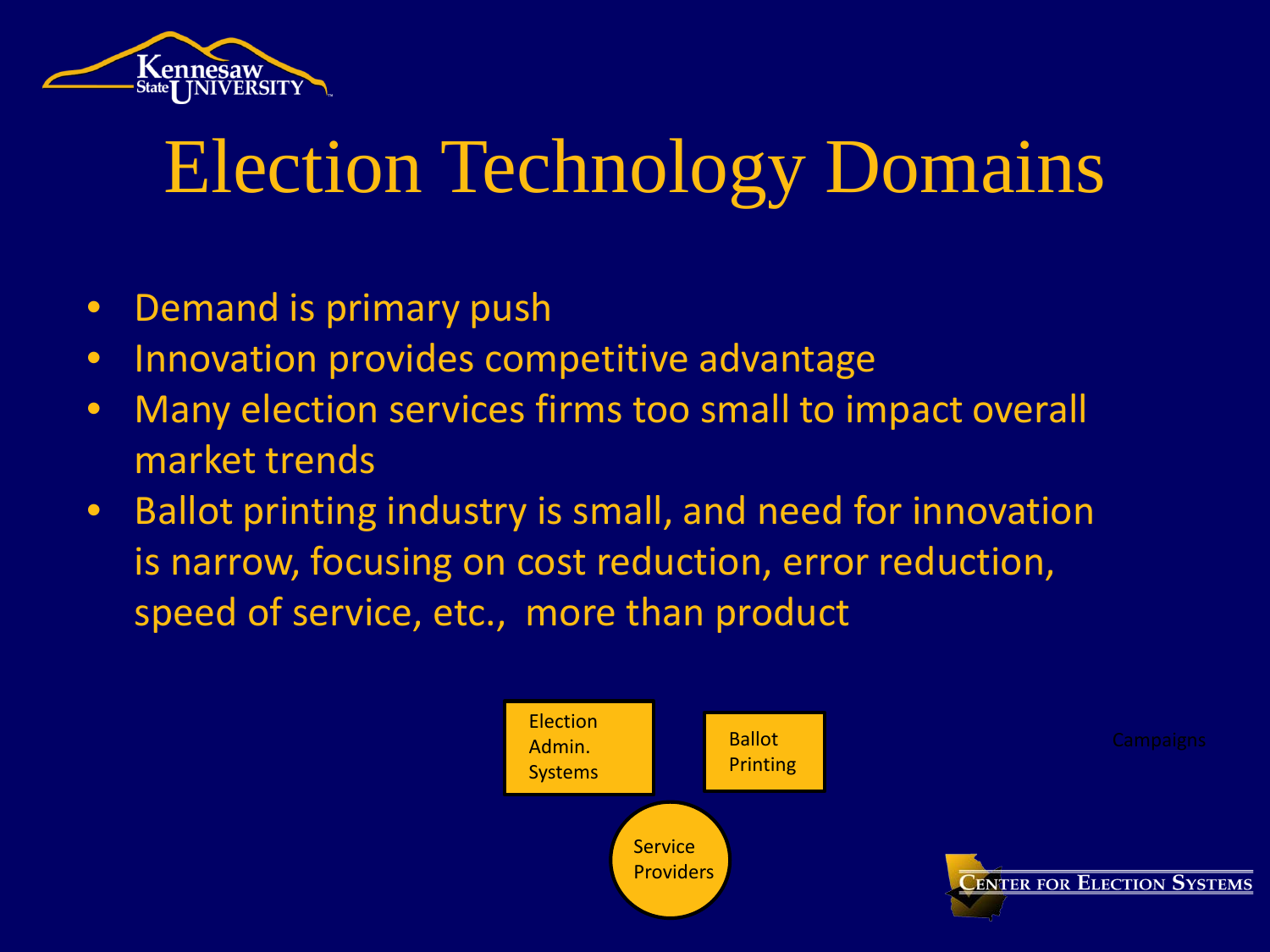

- Small number of voting system vendors; doubled in the past 10 years – with new vendors signed up.
- Innovation constrained by standards, statutes and rules
- Burden of legacy systems
- Innovation may be punished by market place
- Episodic sales make pull demand hard to estimate; historically relied on push
- Standards require conformance
- Innovation "around the edges" of the voting system





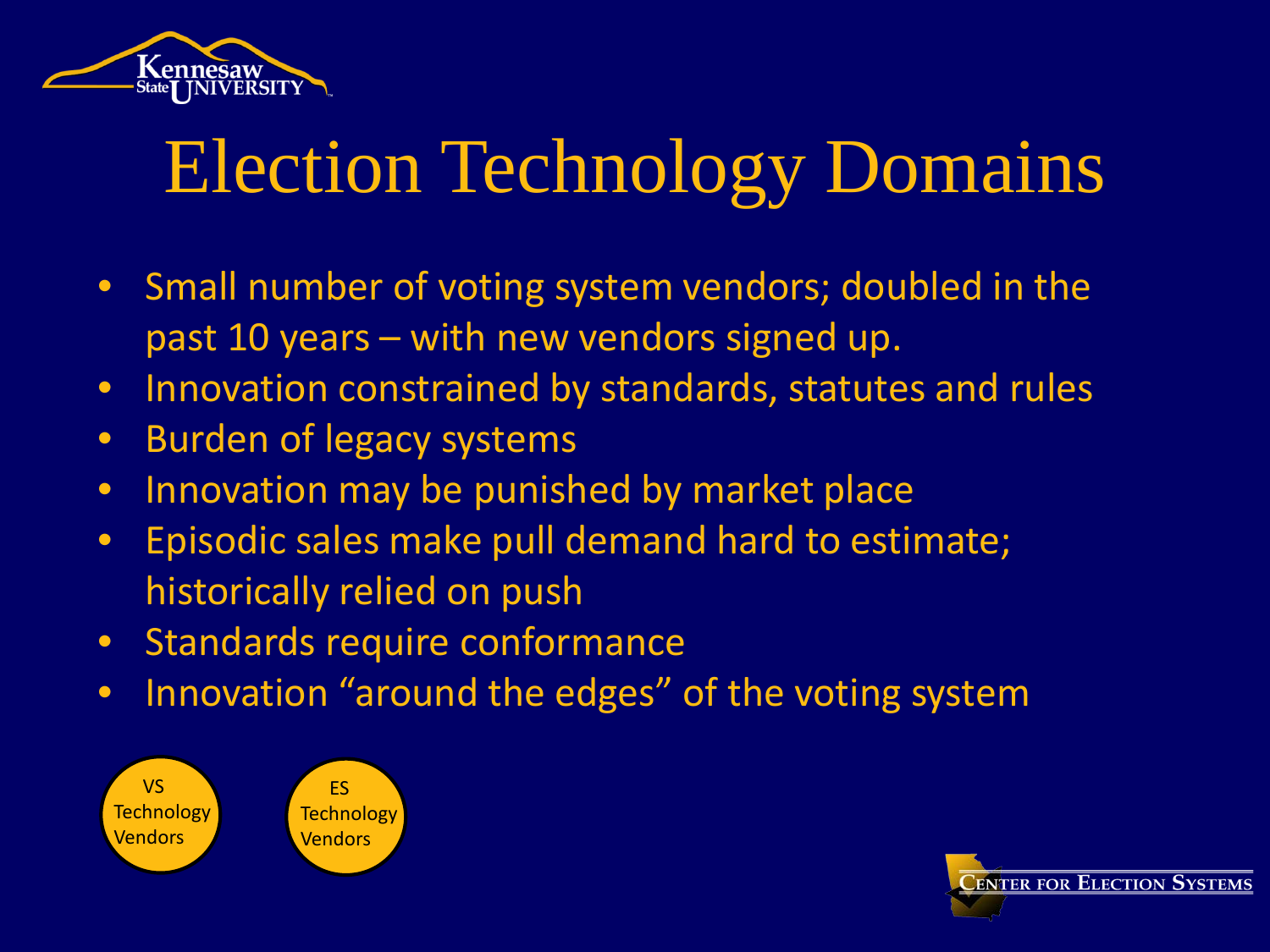

Voting systems are the most regulated system in elections. Regulated by

- Standards (Since VSS 1990 VVSG 1.1)
- State constitutions
- State statutes



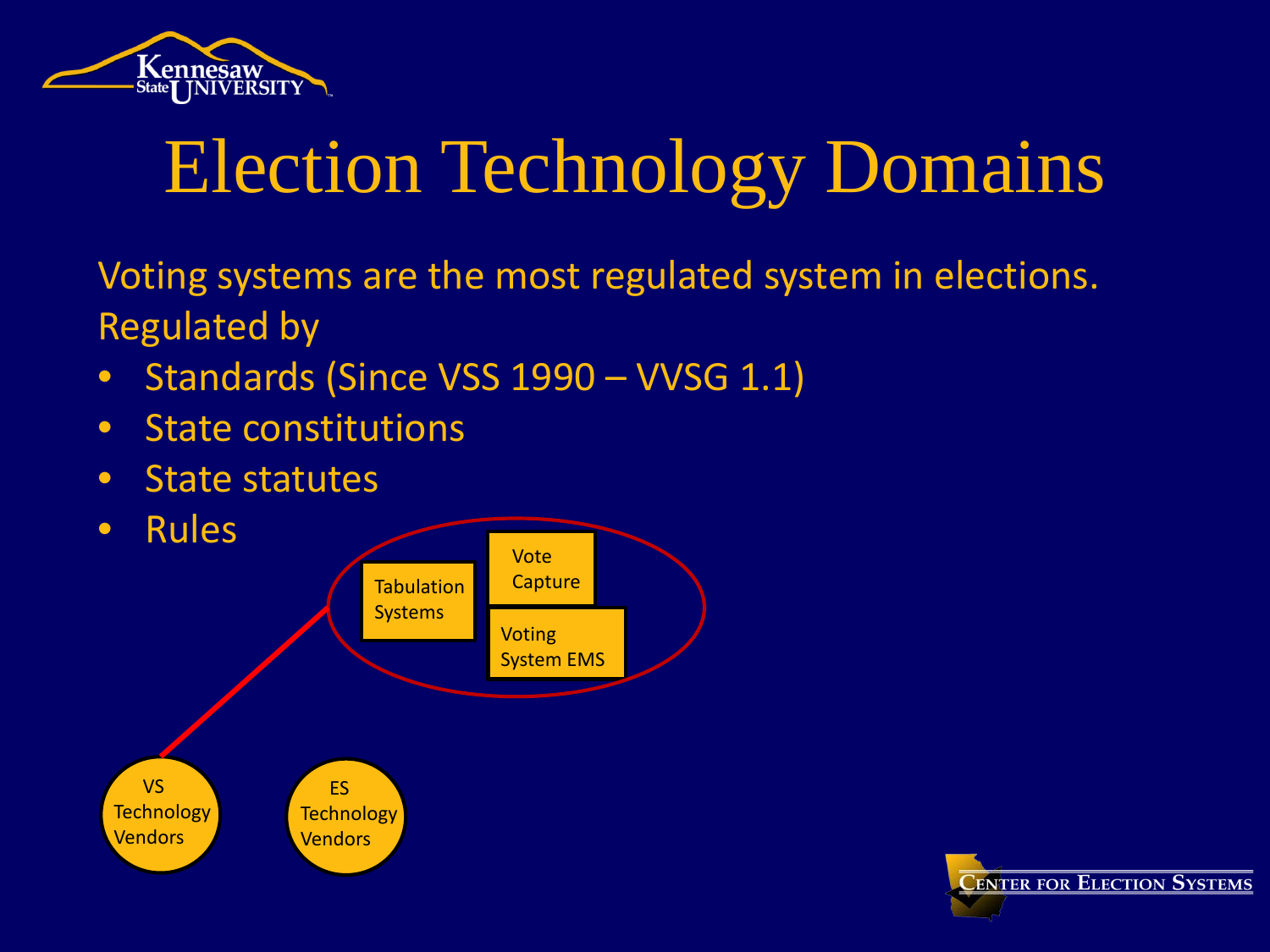

- Innovation has focused on services, methods of purchase, methods of development, integration with other systems
- Core functions have not changed cannot change
- Dependencies and legacy systems will preserve the "sea anchor" effect on voting systems



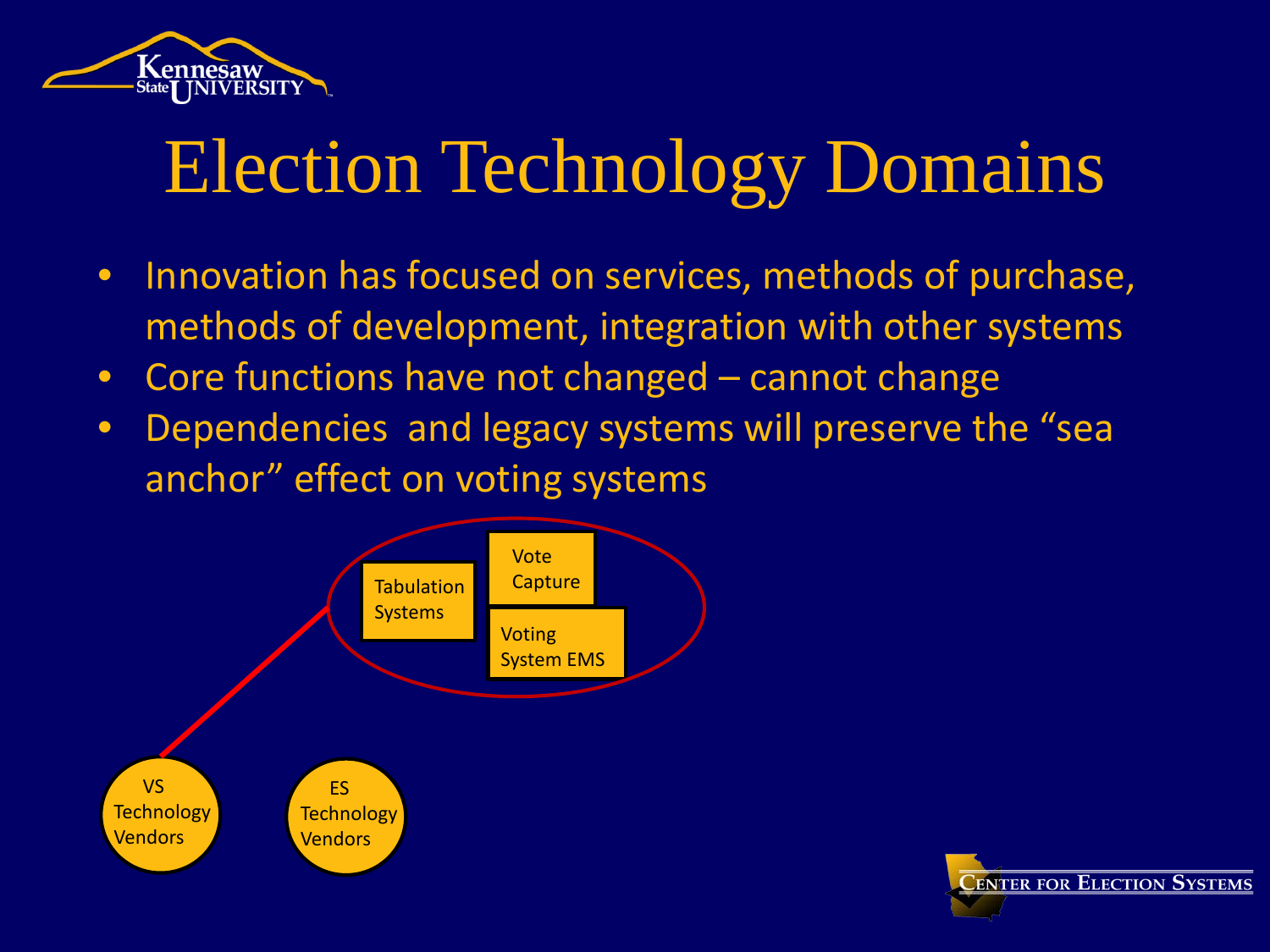

- Election Systems much less constrained by statute, rule or standard
- New players enter the space frequently, mostly small
- Try not to "touch" the voting system
- Greater potential for innovation in election systems
- Voting system vendors expanding product lines into this less regulated space



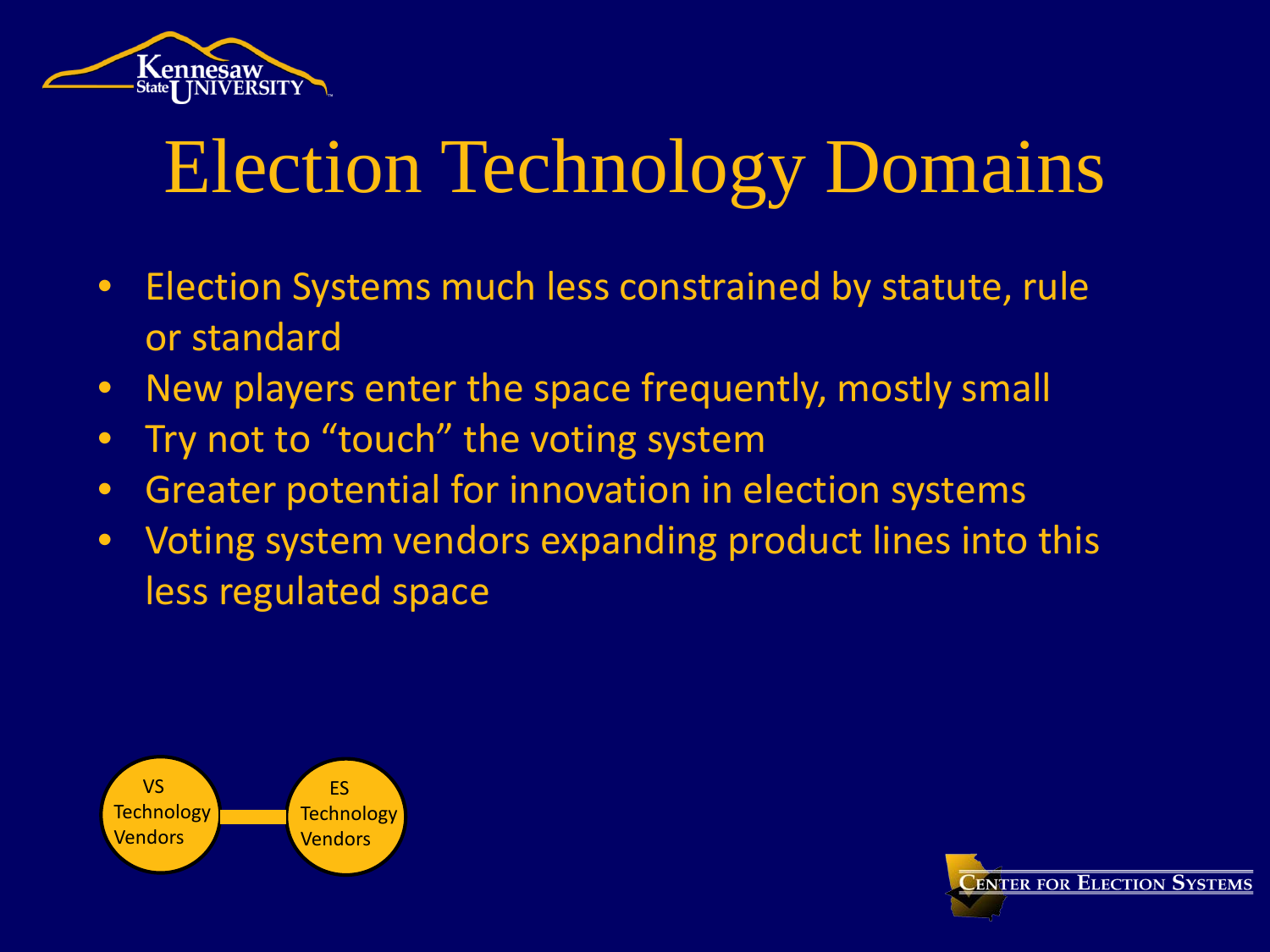



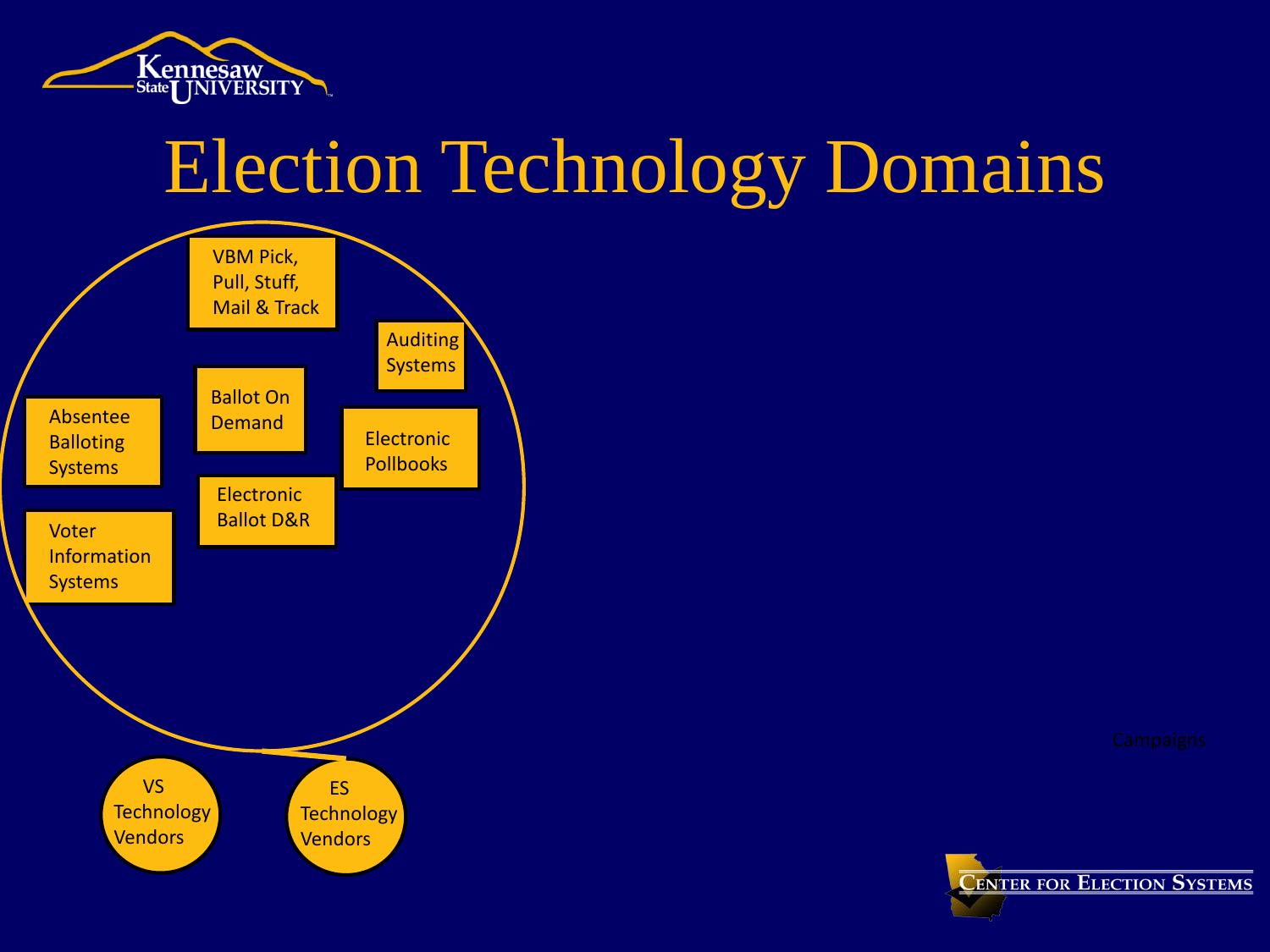

- The final technology domain is that of the County or local election official
- This is the frequent nexus of the benefits, costs and risks of innovation in the election space
- LEOs are not monolithic in their needs or preferences
- But at they end of the day, they obey the law, follow the rules, and execute within financial and human resources.
- Balancing reliability and predictability with the benefits, risks and costs of innovation is necessary – tend to avoid the leading edge of technological innovation – "the bleeding edge"

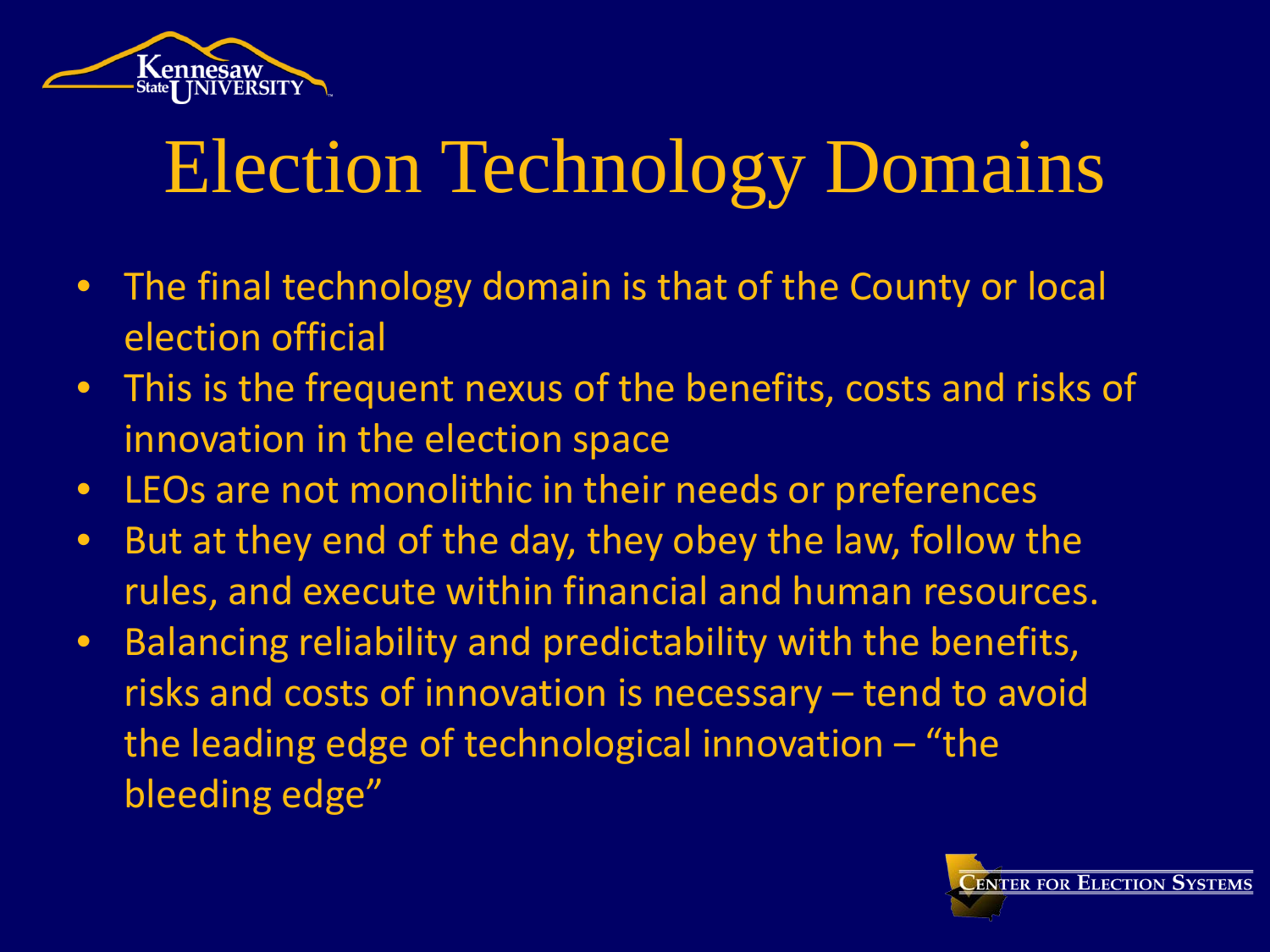

#### Innovation

- Innovation must produce tangible benefits for LEOs. It must
	- Drive down total cost of ownership of systems
	- Increase reliability and maintainability
	- Permit current and future compliance with statute and rule – i.e., be adaptable
	- Produce products with needed, valued functionality that are secure, auditable, and accessible
	- Produce products that integrate with legacy systems and future systems

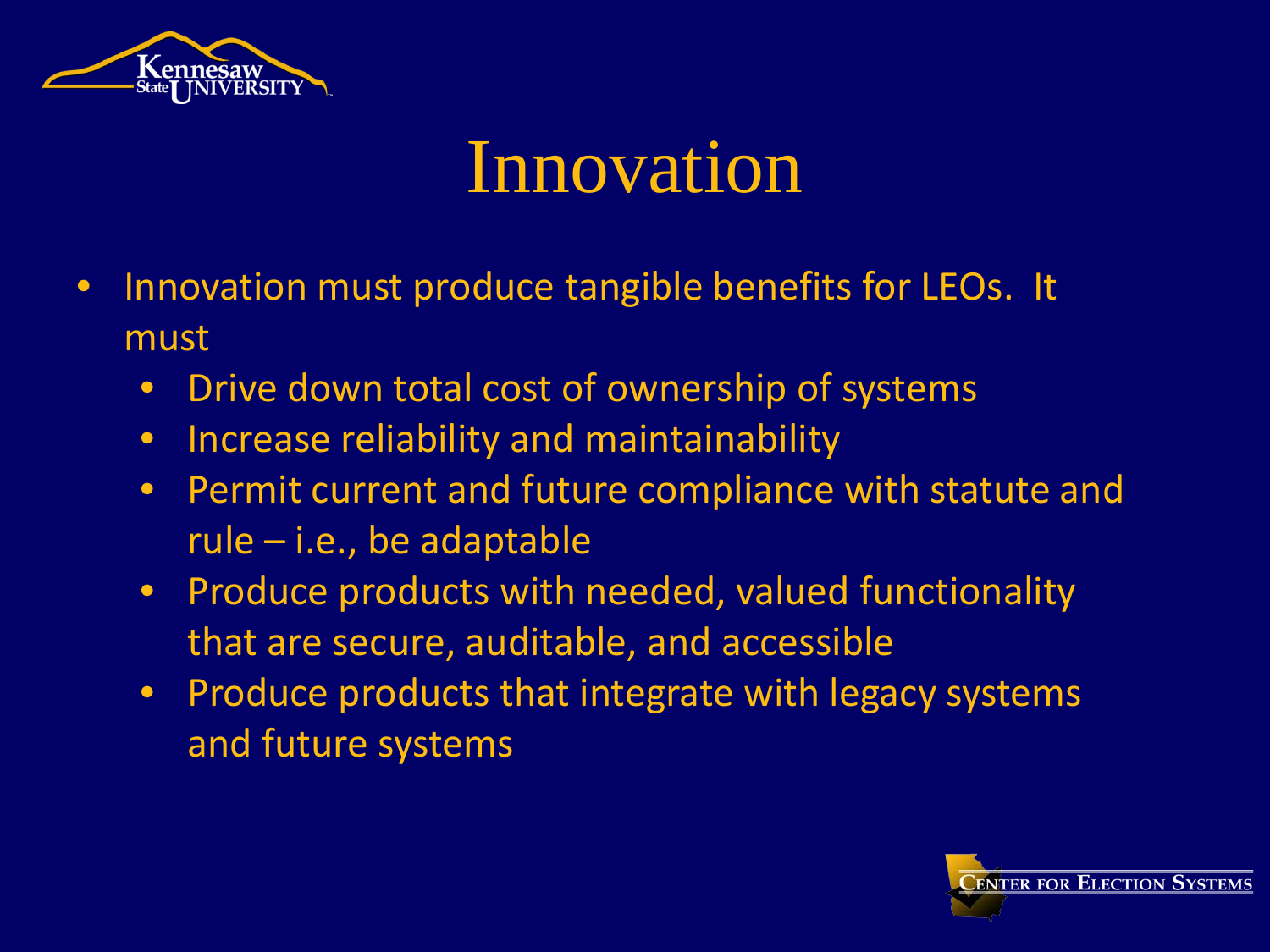

#### Innovation

- Long service life indefinite life span
- Multi-modal
- Non-invasive security diagnostics
- Must be compatible with dependent systems (e.g. VR systems, BOD systems, etc.
- Implementable within resource constraints including capabilities of election workers

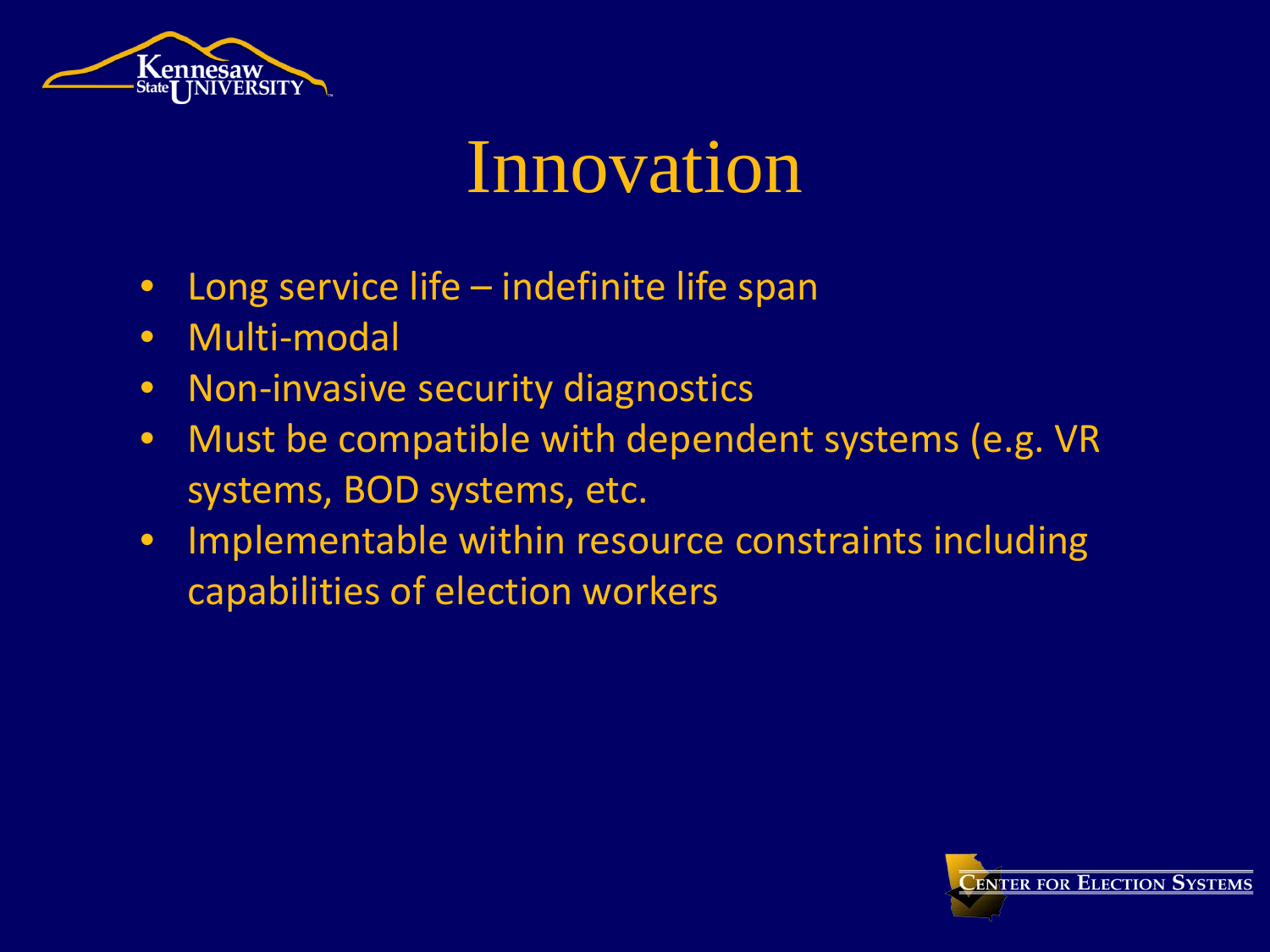

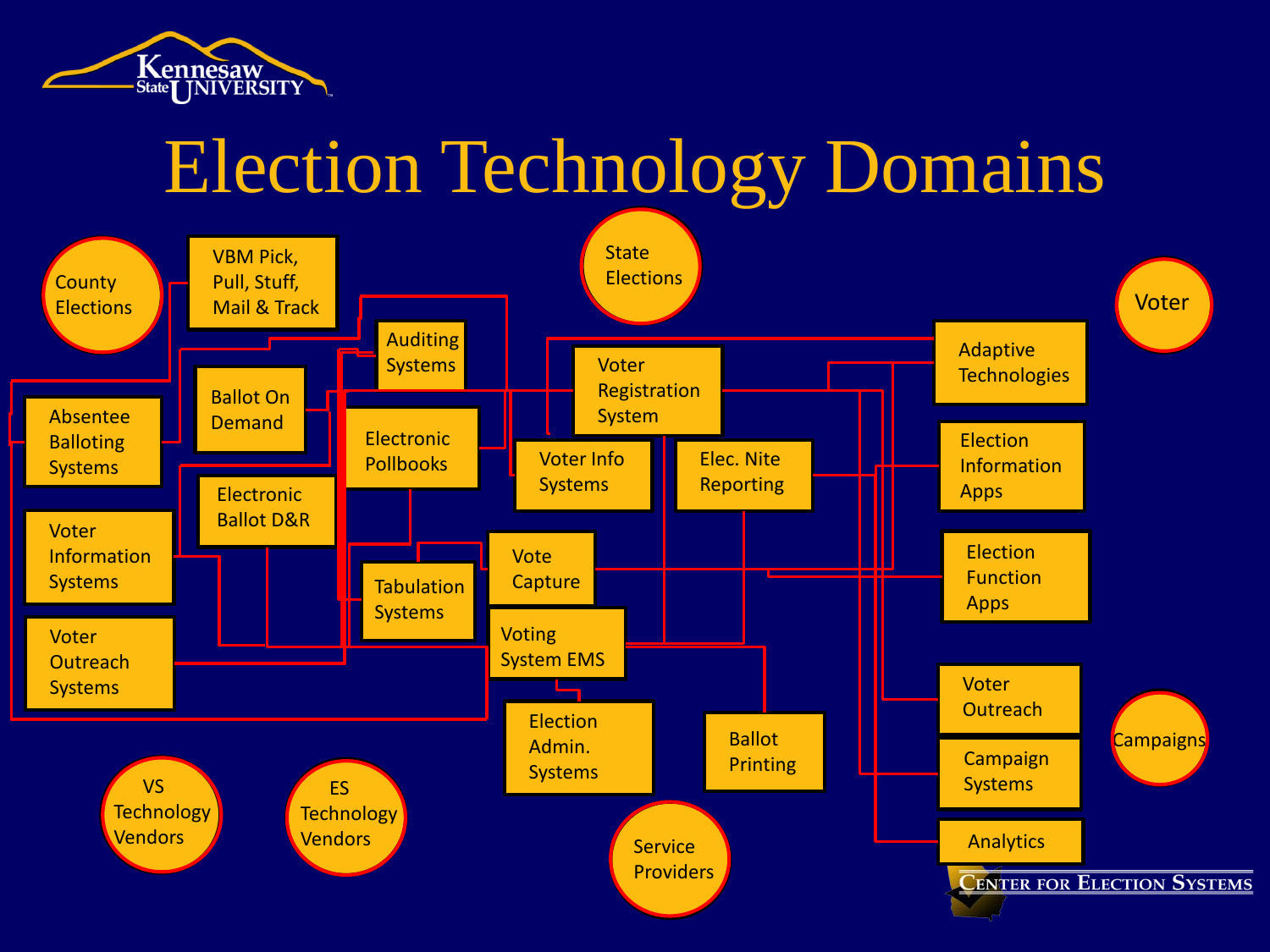

#### Ongoing Challenges

• Innovation for innovation sake has limited appeal in the voting system space. Innovation must produce tangible improvements in functions and features that are both legally required and justified and of operational value to the jurisdiction

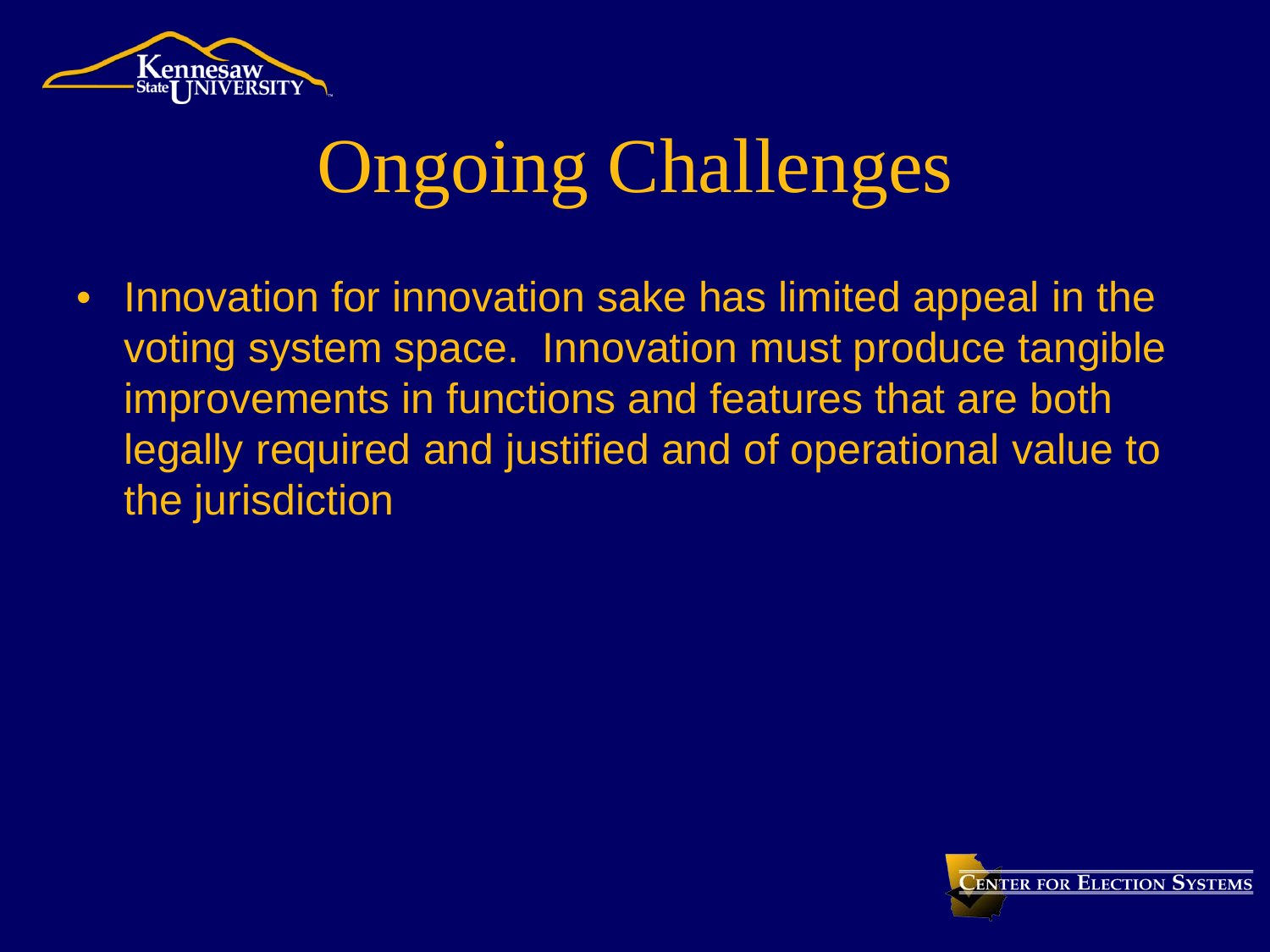

# Ongoing Challenges

#### • Progress

- Improved Accessibility inferred in VVSG 1.1 and 2.0
- Potential for improved Security in VVSG 2.0
- COTS with great power, comes great responsibility
- Improved Interoperability and CDF
- Best practices LA, Travis, and Denver Counties
- New vendors in the voting system space
- Increased public and political awareness how will this be translated into policy and action?

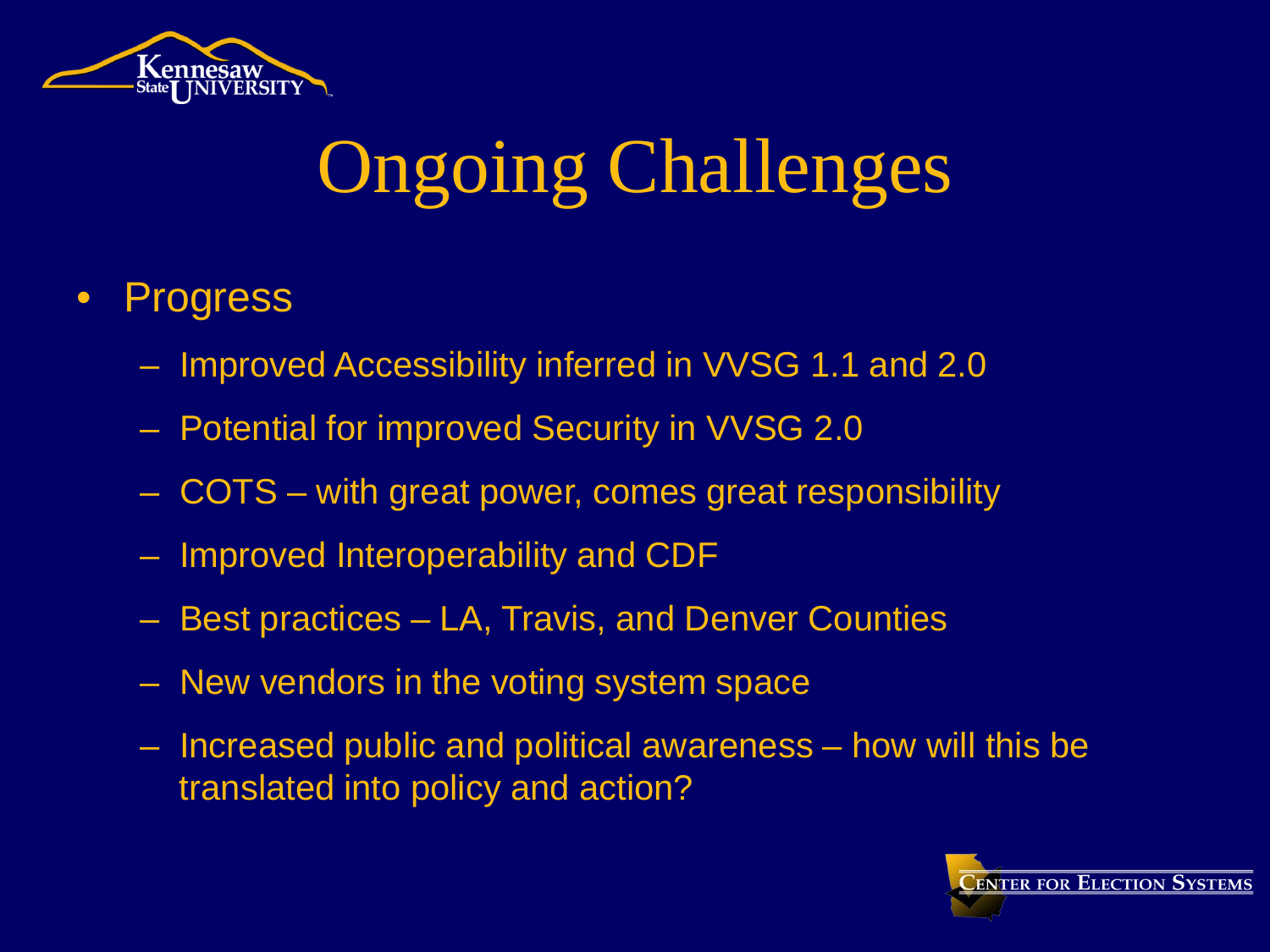

# Bridges in NY





FOR NEW YORK'S INFRASTRUCTURE

2,012 **STRUCTURALLY DEFICIENT** 



**New York has more structurally** deficient bridges than the national average, and almost 22% of our total bridge deck area (driving surface) is in need of repair. **Structurally deficient bridges are** safe for travel, though they often need maintenance or improvements to correct obsolete features.

\* American Society of Civil Engineers, 2015.